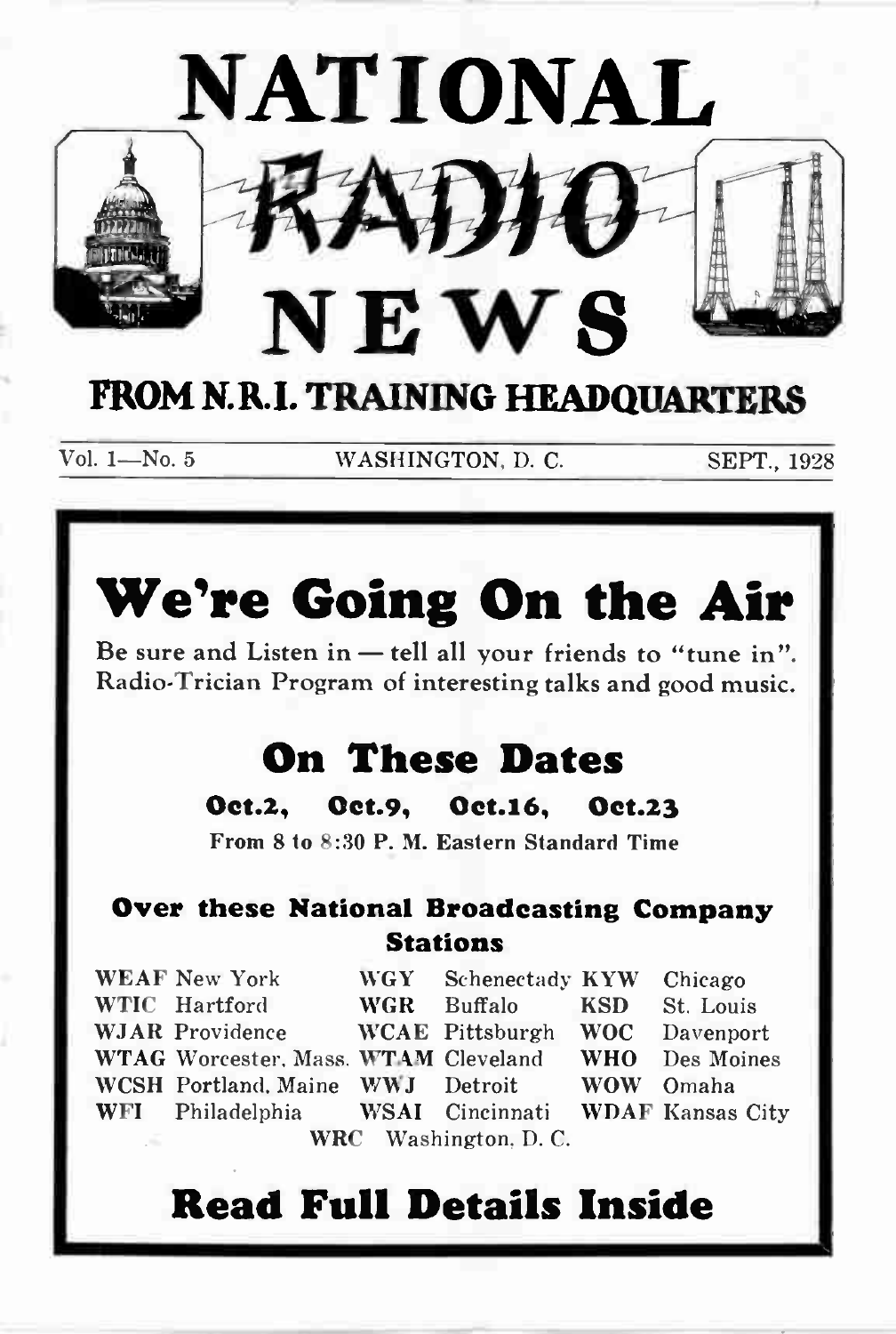

TERE are those snappy, peppy Radio-Tricians who are going to broad-<br>cast a "bang-up" program of music over the National Broadcasting I Company's chain of stations listed on the outside page. These programs will consist of both old-time and modern pieces. Westell Gordon of Capitol Theatre (New York) fame will entertain you with your favorite songs.

And here's another treat for you—right along with these interesting musical programs will be short, helpful talks by prominent men on subjects that interest you. The names of these speakers, their subjects and the dates on which they will speak are printed at the bottom of this page.

These interesting, helpful talks and good music are being broadcast for your benefit. They will advertise you and help you build up your leadership in Radio in your community. Indeed, this is something that N. R. I. students, graduates and the many friends of the Institute will want to listen in on. So keep your own set in working order and get those of your friends straightened out so that we can all get in on these programs. At the same time just send in the names and addresses of your friends

who are interested and want to learn more about the Radio course.

Remember the dates. All programs are from  $8:00$  to  $8:30$  p.m. Eastern Standard time. Here are the speakers and their subjects:

OCTOBER 2 S. L. "ROXY" **ROTHAFEL** well known to Radio audiences THE FUTURE OF RADIO BROADCASTING







OCTOBER 9 DR. J. H. DELLINGER Chief Engineer, Federal Radio Commission

WHAT THE U. S. GOVERNMENT IS DOING TO ADVANCE RADIO

OCTOBER 23 DR. C. FRANCIS JENKINS Inventor of Jenkins system of Television MODERN

DEVELOPMENTS IN TELEVISION AND RADIO-VISION

#### OCTOBER 16

J. E. SMITH President, N. R. I.

THE MAN-POWER AND MECHANISM BACK OF RADIO

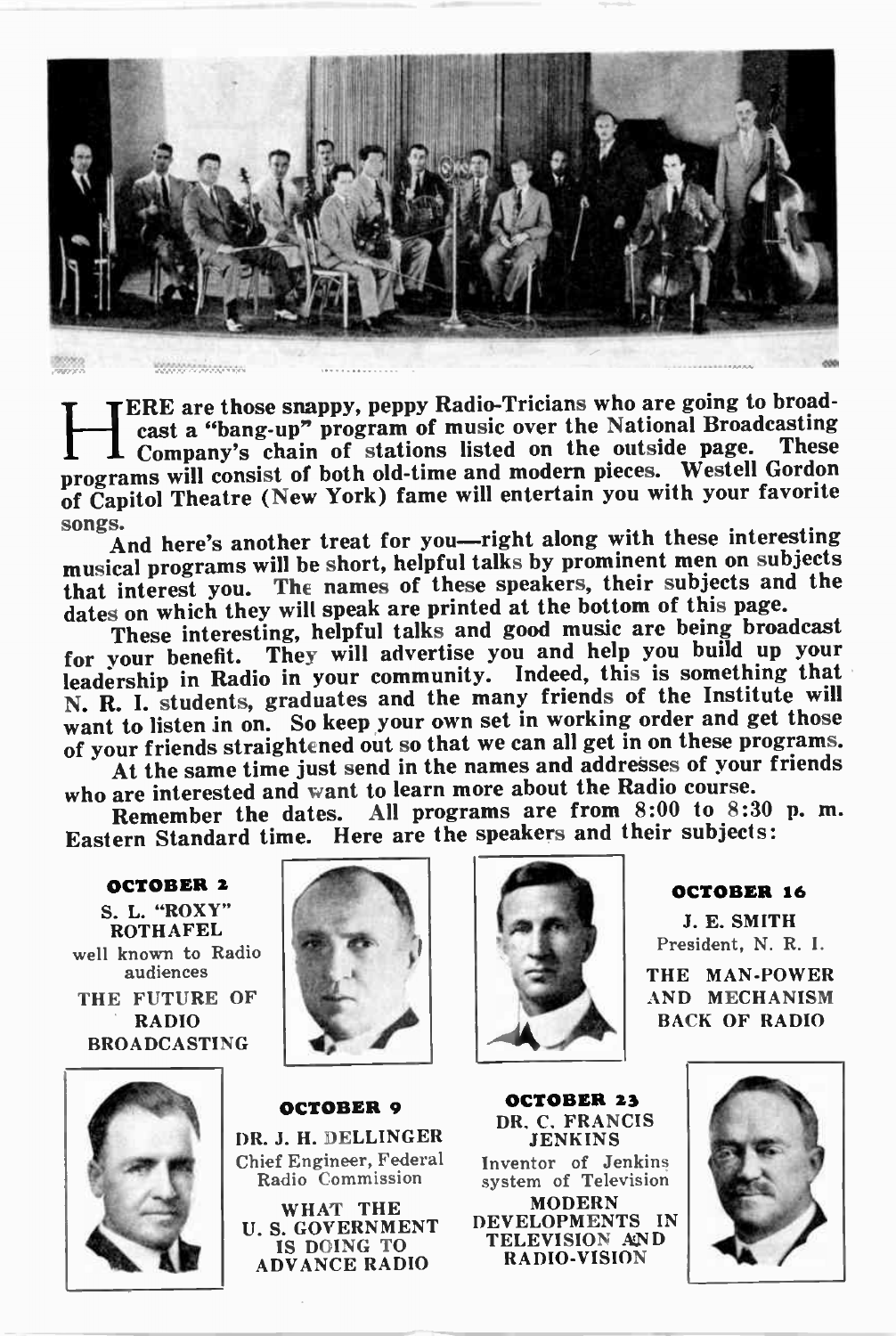## National Radio News

Published in the interest of N. R. I. students and graduates, by the NATIONAL RADIO INSTITUTE, 18th and U Streets, N. W. Washington, D. C.

J. E. SMITH, Publisher; E. R. HAAS. Editor Copyright, 1928. NATIONAL RADIO INSTITUTE

Washington, D. C. September. 1928



THIS is one of 1Radio's big years. T h e coniparatively short, yet colorful history of Radio has never experienced a year with such promising outlook

as this one gives. Convincing and satisfactory reports of progress and opportunity for trained Radio-Tricians come from every section of the country.

In the early summer Radio got off to a running start at the Radio Manufacturers' Association Convention in Chicago. Twenty thousand Radio manufacturers, dealers, jobbers and enthusiasts were there. New ideas for new apparatus, ways and means of cooperation and plans for the development and promotion of Radio were exchanged at the convention. It is significant that the little giant of industry—Radio--should make the world sit up and take notice by staging the biggest convention in the history of Trade Associations.

Another sign of progress has been the remarkable developments made in the field of Short-Wave Beam Transmission, and its adoption by the leading com-munication companies. The Beam system now belts the world and carries a heavy volume of traffic at rates much lower than the usual cable prices. Thousands of trained Radio men will find this a rich field of opportunity as it further develops and expands.

Right along with these big strides comes the announcement that the United States Government needs Radio operators in their Light House units, and Radio beacon operators to hancle the

Students, graduates — this is your magazine. The National Radio News is published for your benefit. You can help make it interesting by sending in contributions of interest to other students. Tell others thru the "News" how you make spare-time money, etc. Send in Newspaper clippings from your local paper about your own achievements in Radio. Let's make the "News" the most interesting, helpful student paper in the U. S. A.

—Editor.

# Just Between You and Me

Aircraft Beacons throughout the country. Here, again, a new and promising field of opportunity is opening to trained Radio men, for experts who know say the future development of Aviation depends upon Radio.

But the most outstanding development of the year in Radio has been in the field of Television—instantaneous sight. Its development has been carried forward by a number of famous engineers and scientists and in the laboratories of big corporations. Successful demonstrations in this new art have been conducted by a number of different systems, and marvelous progress has been made.

But Television is no longer a dream a fancy idea of scientists—it is.a reality. Three or four stations have made infrequent broadcasts of moving images in the past few months, and on August 16, 1928, Station WRNY made its first regular daily broadcasting program of Television. These daily programs are conducted in very much the same manner that sound programs are being broadcast.

riugo Gernsback, Editor of Radio News, in<br>a letter to Director Haas under date of August 14, 1923, says, "During the next few months there will be a boom similar to the<br>first Radio boom when Radio Broadcasting<br>came on, and

It is quite clear, then, that this new field will make a severe demand upon the profes-sion for men with the thorough knowledge of the principles underlying all Radio.

And thus it is in this new giant industry—<br>Radio. I am glad to join with my students<br>in looking forward to the bigger and brighter<br>future that is yours in the Radio profession.<br>The trained Radio man feels a keen sense of<br>p a profession where opportunity abounds on every side. So make the most of your chances—there is room at the top for you In Radio.

J. E. SMITH.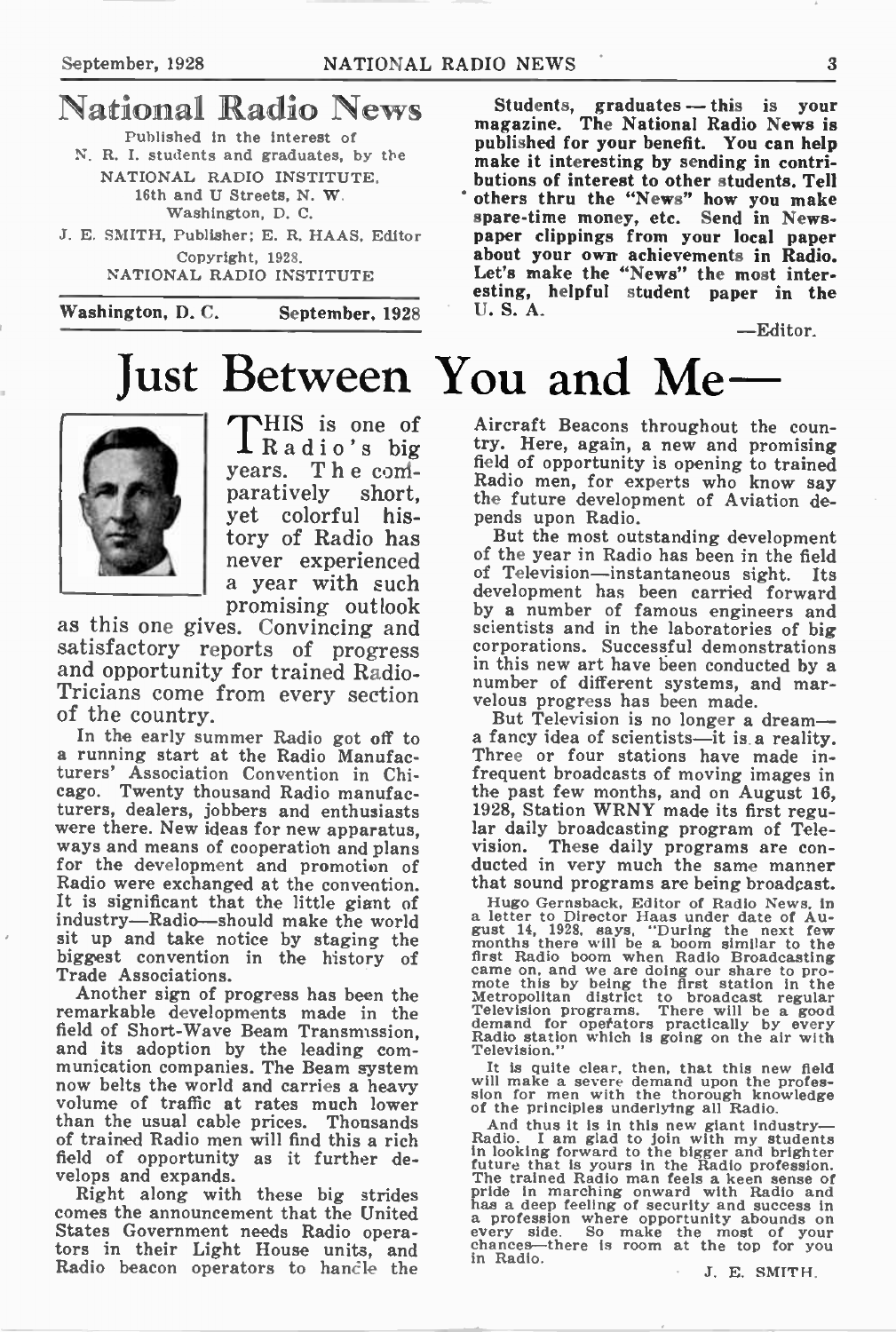4 NATIONAL RADIO NEWS September, 1928



Moving pictures were transmitted through the air on Radio waves for the first time in history on August 8, 1928. They were picked up and reproduced by a receiver in West-inghouse Television laboratory. Officials of Westinghouse announce that regular broad-cast programs of motion pictures from KDKA will begin in a few months. The possibilities are said to be unlimited.

The first broadcast program in British Guiana was sent over a 47-meter wavelength from the Georgetown Wireless Station on from the<br>June 28.

The Baird Television Corporation of Delaware has organized with a capital stock of 1,000,000 shares of no par value.

According to recent news items the Radio<br>Corporation of America has placed orders<br>for equipment to link the principle cities of<br>Beam operated wireless telephone and tele-<br>graph service. The system will permit op-<br>graph ser

A recent article in the New York Times points out that there are 12,000,000 sets in use in America now serving an audience of 40,000,000 people.

Hegular commercial Beam wireless service<br>between Australia and America was inaugu-<br>rated on June 16, 1928. The transmitters<br>operated in Melbourne can maintaln a speed<br>of 250 words a minute. The completion of<br>this new link less around the world.

Plans are being rushed for the construc-tion of a new Radio broadcasting station at Horby, Sweden. The cost will be about Horby, Sweden.<br>\$61,000.

A wireless station is being completed at<br>Horta, Azores Islands, by the Portuguese<br>Government for the purpose of radiating<br>detailed weather reports four times daily. It<br>will give special service to Trans-Atlantic<br>Alreraft.

\$858,302 worth of Radio apparatus was ex-ported during March, 1928. This is an in-crease of \$199.830 over the same month last year. Argentina and Canada were the best customers.

z<sub>o</sub>buo<sub>y</sub>, ou radio sets will be sold in iszo-zz<br>ager of the Radio World's fair which is be-<br>ing held in Madison Square Garden this<br>month. He says "Contemplation of the<br>Radio market in the United States based on present day knowledge of the field presents a picture that is truly an inspiration to any man in the Radio business."

Fourteen new Radio stations in the Philippine Islands are being installed by the Bu-reau of Posts. All stations will have facilities for communication with ships at sea.

wireless station has been erected at Tumbes, Peru.

Twenty-one carloads of Majestic Radios were sold in 6 weeks' time in Southern Cali-fornia recently. The sales volume reached \$500,000.00. Dealers claim this is a new record.

The new station at Point Barrow, Alaska, is the northernmost Radio station in the world.

45,000 miles of circuits were used in the hook-up to broadcast the Republican con-vention recently and 1500 men were used to operate the hook-up.

Over 2000 Neon Lamps for building Television receivers were sold in one week in Boston recently. These first figures from just one city indicate the keen interest being taken in Television.

American radio manufacturers and dealers<br>anticipate a 1928 sale of more than \$600,000,-<br>000, a record, The demand for radio re-<br>ceivers and equipment has been greater so<br>far this year than at any time since broad-<br>casting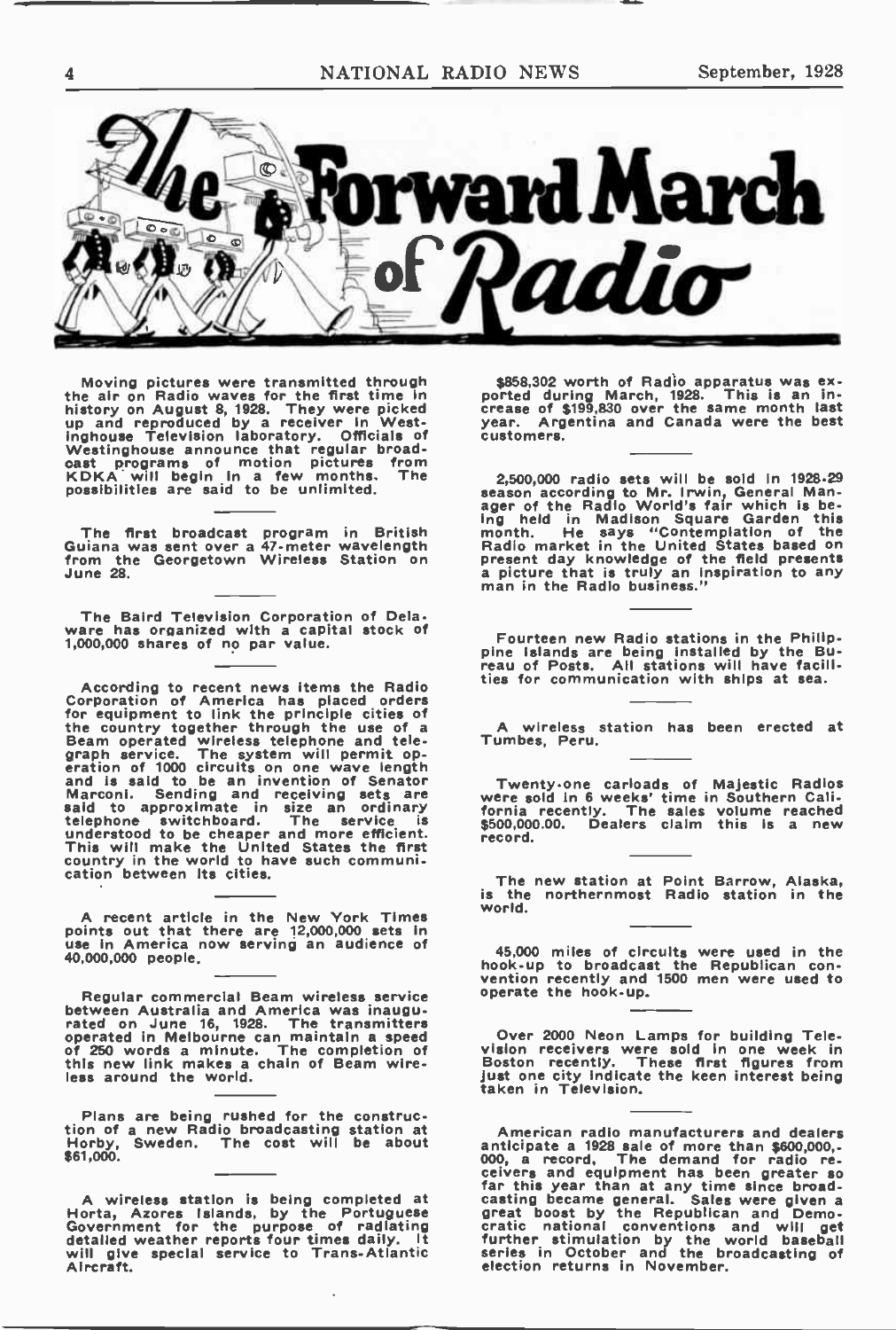## A New Field for Radio—Geophysical Prospecting

By C. M. Jansky, Jr.

**NO MANY** people, the term Radio means Radio broadcasting. The means Radio broadcasting. spectacular development of this phase of Radio communication has drawn the spotlight of public attention to this field to the exclusion of many other branches of the Radio art, which from an economic standpoint, are just as important. It is the purpose of this article to briefly touch upon one of the newer Radio fields which already promises to be of tre-<br>mendous economic importance. This mendous economic importance. field involves the use of Radio phenomenae in connection with geophysical exploration having as its object the location of valuable mineral deposits. It will be impossible within the limitations of this article to touch upon more than a few of the problems involved in work<br>of this kind. Spe-

of this kind. Spe-<br>cifically, therefore. cifically, attention is directed to the use of Radio in connection with exploration, having as its object the location of petroleum bearing geological structures.

The haphazard a n d spectacular manner in which oil was discovered in various localities in the early days of the petroleum industry is well known to all. Who has not dreamed of discovering oil in his own back-yard and who has not built air

castles involving the expenditure of the vast wealth so acquired? This characteristic of the petroleum industry which has had such a romantic place in the industrial history of the United States is, however, rapidly becoming a thing of the past and in its place we now see the systematic exploration and study of the earth's structure to determine the exact nature of its composition and to locate those mineral deposits which man has found so essential to modern civilization. The geologist and the engineer are rapidly replacing the man with the divining rod.

Radio phenomenae are utilized in sev-

eral ways in connection with geophysical exploration. More specifically, the uses might be classified under two distinct heads: (1) the use of Radio to transmit timing signals in connection with seismic waves, (2) the transmission of Radio waves through rock structures and the study of the effect of these rock structures upon the direction in which the waves travel, their attenuation, etc. The first of these methods is in extensive use today and already literally millions of dollars' worth of petroleum deposits have been discovered. The second method, while it holds great promise, is still in the experimental stage.

Petroleum is very frequently found adjacent to certain geological structures known as "salt domes." A salt dome

Editor's Note.—Professor C. M. Jansky, Jr., has charge of instruction in Radio Engineering in the Electrical Department of the University of Minnesota. He has bene spending the summer in Washington at the N. R. I. assisting in the preparation of new instruction material for the course covering such subjects as "Types of Radio Waves," "Heterodyne Receivers," "Heterodyne Interferences," "Radio Measurements," "Speech and Music," "Conversion of Sound to Electric Energy" and "Input and Control Apparatus in Modern Broadcasting Stations."

consists of material 3f a given geological structure protruding upward and, as the name implies, has the general conformity of a dome. Fig. 1 illustrates how a salt dome may be located in the earth's crust. The top of the dome may protrude beyond the surface of the earth or, as is more usually the case, it may be down several hundred or even thousands of feet. If the dome protrudes beyond the surface of the earth, then its

location is comparatively easy, but on the other hand if it does not, then its exact location and the determination of its dimensions becomes a problem of considerable magnitude.

The method by which geologists and engineers locate and measure these salt domes even though they may be three thousand feet below the surface of the earth is based upon the fact that the velocity with which a sound wave -or a shock (compressional wave) travels through the earth. Sounds travel about 1,080 feet per second through air, about 6,000 feet per second through ordinary

(Continued on page 8)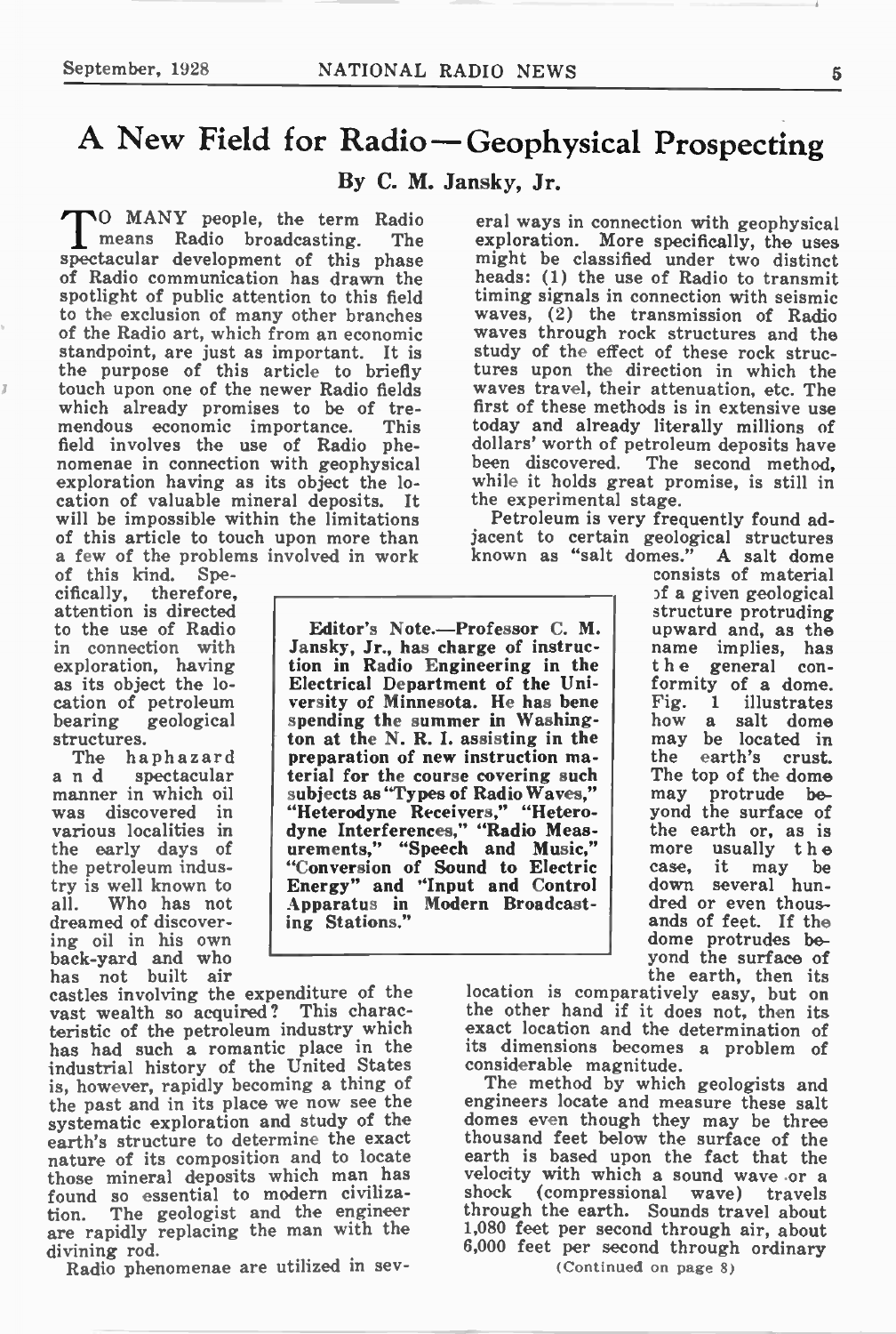

"My spare-time work in Radio has netted me \$900.00 clear money in the past seven months." G. P. VearrIndy, 710 N. 19th St., Philadelphia, Pa.

<sup>41</sup> want you to know that the first ten<br>lessons were worth more to me than what<br>the whole course cost me. I spent hundreds<br>of dollars back in 1923 trying to accomplish<br>what I had In mind, finally I HAPPENED<br>TO FALL upon t

"I have lust completed several Radio re-pair Jobs. My first Job netted me \$11.75 clear profit for only a few hours work." John Helton, DeSoto, Missouri.

"Your Work Sheets are a valuable help and I prize them greatly." C. W. Rippe-teau, 17 So. National Ave., Ft. Scott, Kan.

"When I received my Diploma I was very happy and had it framed immediately. This Diploma cannot be bought for any amount of money. I value same too highly." David Salzman, 137 Barrett St., Brooklyn, N. Y.

"In my opinion your system of teaching is the best and I really do believe that your course is worth all that it costs and more." Fred Nelson, Box 3068, W. Monroe, La.

"I have circulated quite a few of my cards and my first Job fetched me \$50. Since then I have built up a few 5-tube Sets, also some<br>short-wave receivers, repaired Atwater<br>Kents and other sets.'' Noel G. Clark, 19<br>Moore St., Woodford Park, Cross Roads P.<br>O., Jamica, B. W. I.

"When I enrolled my knowledge of Radio<br>went no farther than the dials that control<br>it, but now I can repair any set from the<br>crystal set to the latest type of socket power<br>radios without the least bit of hesitation<br>simply Ontario, Canada.

"My best week this past season was<br>\$107.00 for servicing and repairing for one<br>week. Not so bad. I have only one regret<br>regarding the course and that is I should<br>have taken it long ago." Hoyt Moore, 301<br>South Lyndhurst Dri

"Since starting your course I have sold and<br>installed 3 complete sets. The profit on<br>these amounts to \$338. That's not so bad for<br>a beginner." H. R. Roberts, Gen. Manager,<br>The Radlo Broadcasting Co. of N. Z., Ltd.,<br>Christc

"I was just figuring up the other day now<br>in Radio and it amounted to \$745. Had l not<br>in Radio and it amounted to \$745. Had l not<br>"Radio News" just two years tast April, I<br>"Wavid probably be just driving a truck or<br>taxi fo son, Jr., c/o Spencer Rooms, Nanaimo, B. G., Canada.

"I have repaired a few sets in the last week, and made enough money to pay up my hospital bill. I am sure learning a lot of things I never thought I would ever know." Lawrence C. Ritter, 565 Durango EDRIVE PROTOCOLOGY<br>
Drive, Toledo, Ohio.

"The Dowle, is there another is, it. it<br>address as I think it won't be long until 17!!<br>need a good partner and I prefer one that<br>has the N. R. I, knowledge." Earl Smyers,<br>418 Harrison St., Fort Wayne, Ind.

"I have secured several orders to build all-electric sets. Your lessons and service sheets have given me confidence besides the knowledge necessary." Hyman C. Ferber, 2177 E. 21st St., Brooklyn, N. Y.

"Arter reading an article in the September<br>Armstrong Perry, I decided to try Radio by<br>mail. I want to say right here that I have<br>made no mistake by taking a course In the<br>N. R. I. It teaches the how and why of<br>radio in all have one hundred dollars worth of work on hand to do." John W. Sullivan, 1204 College Ave., Spokane, Washington.

"I have made at least \$200 just in my spare<br>time since I started this course. I think<br>anyone that wishes to learn about Radio<br>from the ground up can't go wrong on tak-<br>ing this course." S. McCalley, 3678 Jackdaw<br>St., San D

"Anyone who has a hobby for Radio, or<br>who wishes to enter the science for engl-<br>neering purposes or profit, can benefit<br>enormously from the course you offer, and i<br>thank the lucky day that I read your adver-<br>therent and an

"Your school has worked wonders for me on all the work I have done. Haven't found anything yet I couldn't whip and am not afraid to tackle anything. Chas. H. Stouder, 1232 Myrtle Ave., Eureka, Calif.

"If some one would offer me \$10,000 for what I know in Radio, I would not take it." Edward Gump, 255 Second Ave., Gallipolis, Ohio.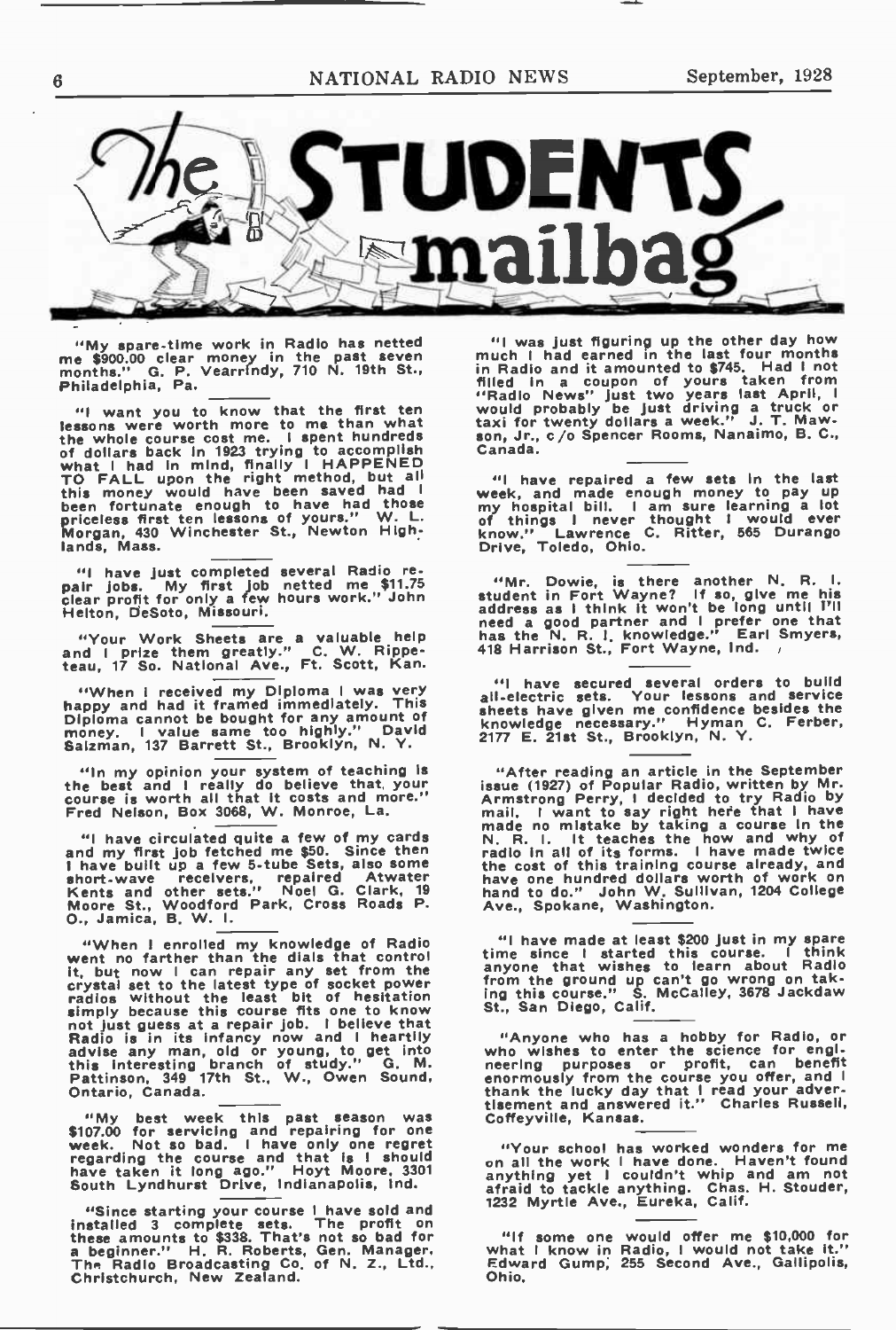# N.R.I. Staff Gets Inside "Dope" on Television

Inspection of Apparatus in Private Laboratory of Inventor Reveals Secrets of Remarkable Invention. The Latest Principles of This and Other Systems of Television Are Being Incorporated in Our Course of Training.

TUDENTS and friends of the Insti-tute will be interested in learning of a recent personal inspection of the Jenkins Television apparatus by several members of the N. R. I. Staff.

The private demonstration was conducted in the inventor's laboratory which is only a few short blocks from the N. R. I. building. Valuable first-hand information was obtained which will be used in the preparation of new instruction material for the course.

Dr. Jenkins has made remarkable progress in the development of his system of Television. He broadcasts a program three nights a week on 46.72 meters (6.420 kilocycles frequency) in order to

perfect his system and for the benefit of amateurs and scientists who are building Television receivers. These pictures which he has broadcast have been picked up and clearly recognized as far away as Montreal and Chicago. The intense interest that is being shown in this and other Television experiments indicates that the Radio amateur will have a big hand in the final development and perfection of the newest member of Radio's family.

Mr. Jenkins has indicated his willingness to advise any inquiring amateur as to the necessary Television receiving equipment. The station call letters are  $3XK$ .



Dr. C. Francis Jenkins demonstrating his Television apparatus to members of the N. R. I. Staff. Left to right: Dr. Jenkins, the Inventor; J. E. Smith, President of National Radio Institute; James A. Dowie, Chief Instructor, N. R. I.; George Sutton, Employment Manager; G. Birrel, Head of Department of Merchandise and Sales Counsel; E. L. Degener, Office Manager; A. L. Haas, head Student Service Dept.; Walter C. Hinton, an authority on Aviaticn's Radio needs and one of the members of the NC-4, the first plane to cross the Atlantic, who has been in conference with the N. R. I. Staff recently pertaining to the demand for Radio Operators in Aviation Circles.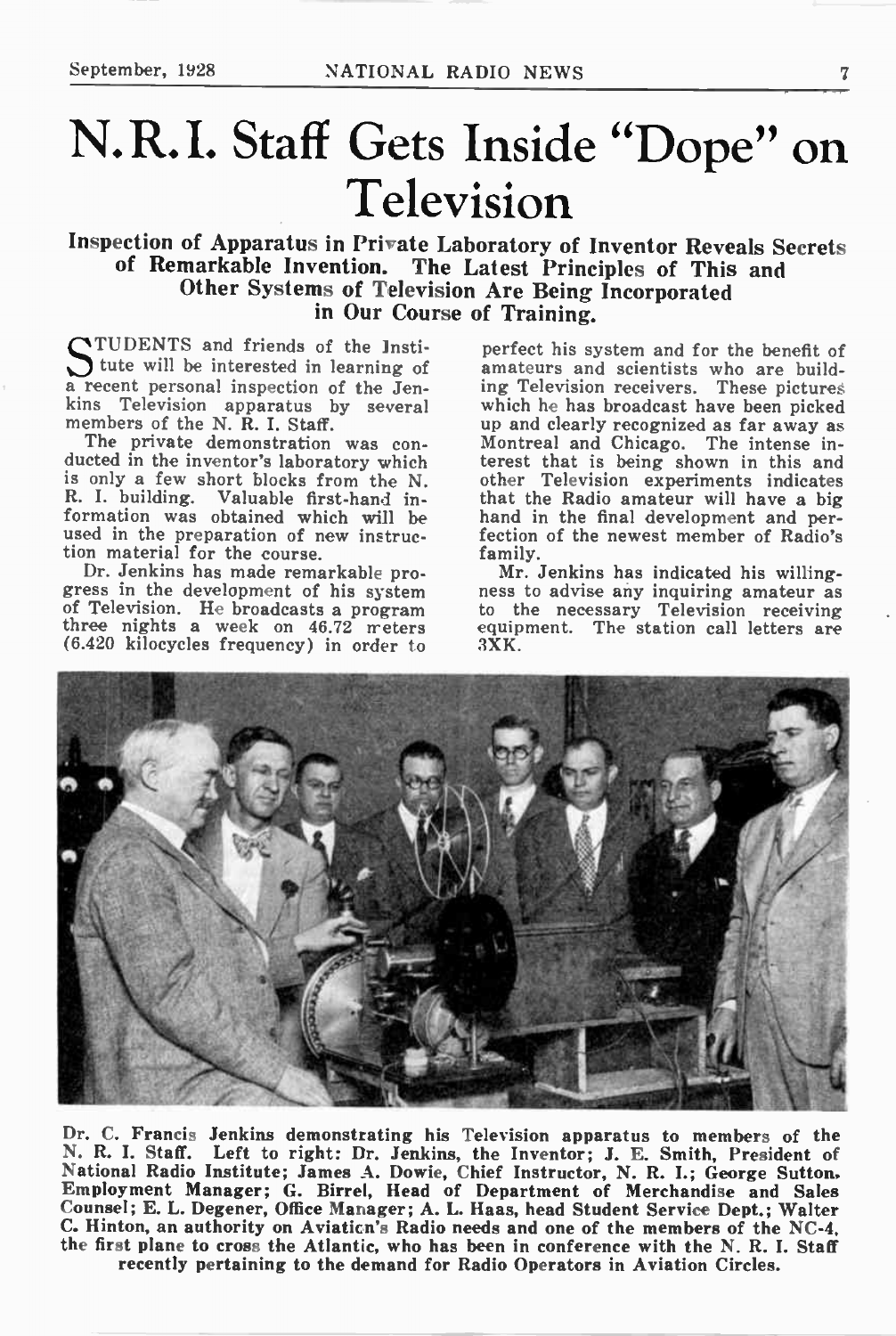#### A New Field For Radio— Geophysical Prospecting

#### (Continued from page 5)

rock near the surface of the earth, but through a salt dome the velocity is sometimes as high as 16,000 feet per second. The fact that the velocity of sound through salt is so much greater than through ordinary rock forms the basis for a method of geophysical exploration which has already located millions of dollars' worth of oil bearing structures and promises to locate many millions more.

Referring to Fig. 1, let us assume that a charge of dynamite is exploded at the point S. This will cause a compression wave to travel through the earth's surface outwardly from the point S in all directions. Let us assume that at point 0, as shown in Fig. 1, we have a device known as a seismograph. instrument such as is used to record earthquake shocks. When the wave from point S reaches the observing point 0, a record will be made showing the in-<br>tensity of the shock as it reaches O. If the distance between S and 0 is known, the time of the explosion at S is known, and the time the compression wave arrives at 0 is known, then it is possible to compute the velocity with which the wave has traveled from S to O. If this velocity proves to be about 6000 feet per second, then it is safe to assume that the wave has been traveling through ordinary rock. If, however, this velocity proves to be considerably greater than 6000 ft. per second, then the natural assumption is, that during a part of its course at least, the wave has passed through a salt dome formation. sequent observation made by exploding dynamite at various locations and observing the velocity in the wave as re-



Fig. 1

ceived at additional locations permits an accurate determination of the exact location of the salt dome and also of its dimensions.

As has been stated above, it is necessary to know the exact time at which the charge of dynamite is exploded and also the exact time at which the compression wave reaches the point O. The difference between these two times gives the interval of time necessary for the wave to travel from S to O. It is here that Radio communication provides information without which exploration of this type could not be conducted.

Near the point where the explosion takes place is located a small Radio transmitting station. This station is so connected to the circuits which explode the charge that just previous to the explosion a long dash is sent by the Radio transmitter. At the instant the explosion occurs, this dash is interrupted and the transmitter turned off. The equipment at the receiving location 0 includes in addition to the seismograph a Radio receiving set and apparatus which will record on a moving photographic film signals from the Radio receiving set together with a record of the compression wave as received by the seismograph. Since Radio waves travel with a velocity of 186,000 miles per second, the instant at which the transmitter at S is stopped and consequently the instant at which the explosion occurs is marked immediately upon the moving film at the re-ceiving location O. A few seconds later the compression wave will arrive at the receiving location, actuate the seismograph and make its record upon the same moving film. Knowing the speed of motion of the film and the distance between S and 0, it is then easy to compute the velocity with which the sound waves travel through the earth's surface from the record on the film.

In actual practice, an exploring party will consist of three or more groups. Each group will be equipped with a seismograph, a Radio transmitting and a receiving set, a means for recording signals on a moving film, and apparatus for exploding dynamite charges. These groups will then be located at points in a given territory separated by one or more miles and while one group explodes a charge of dynamite the others will make records. A second group may then explode a charge of dynamite and the remaining groups will again make records. This process may be repeated, the groups from time to time changing their location until a given area has been thoroughly surveyed. Even though a salt dome may be located as far as 3000 feet below the earth's surface, it stands very little chance of escaping detection by the thorough method in which

(Continued on page 19)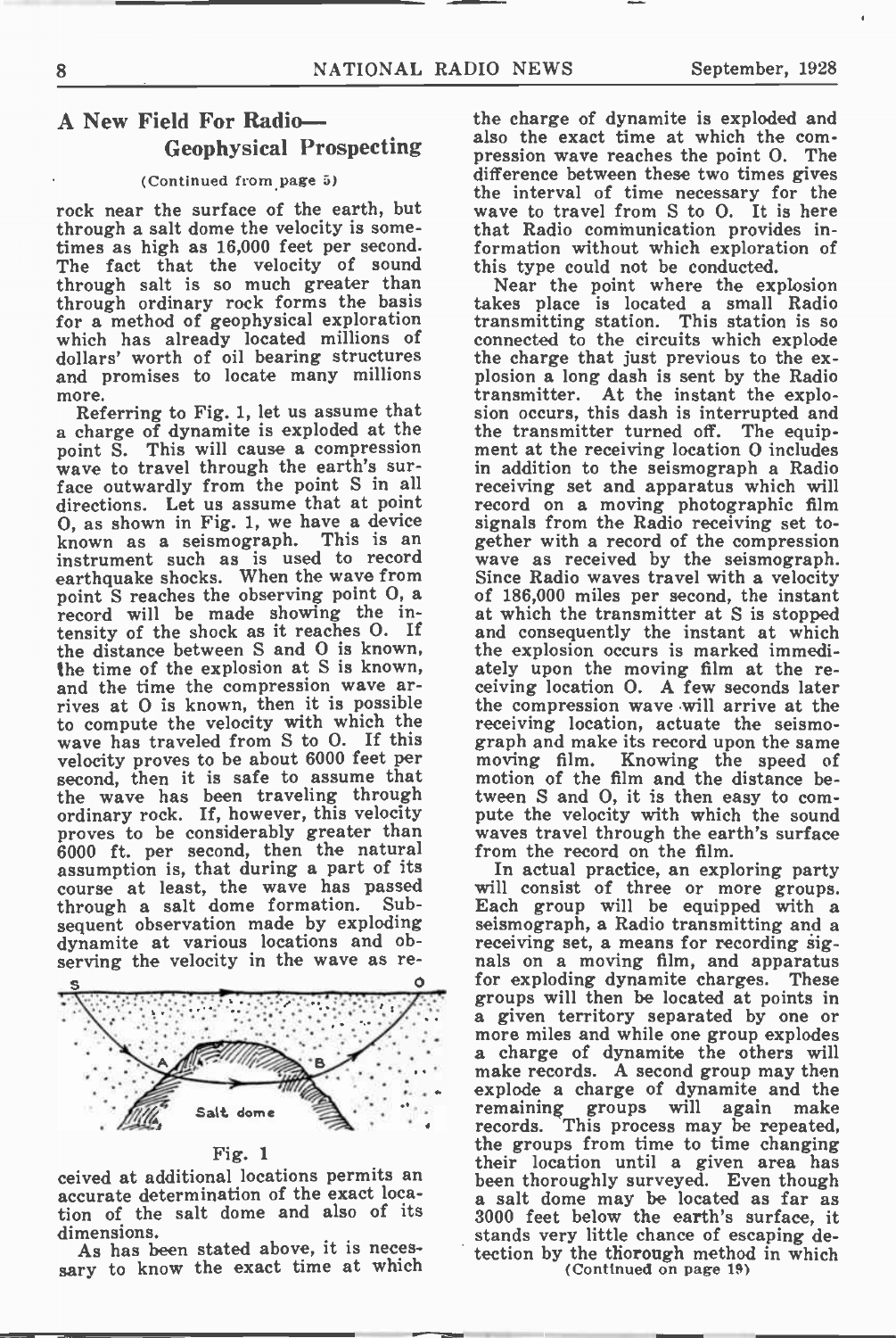## Servicing the One Dial Receiver

By Don B. Looney

Member of N. R. I. Instruction Staff

HERE is nothing nicer to operate than a single dial receiver—as long as it operates. Likewise, there is nothing harder to service when it refuses to bring in the stations. There seems to be a tendency among service men to avoid such receivers, saying, "it can't be done." Servicing the one control receiver is rather. a "mystery" to many. To the N. R. I. service man with the right kind of equipment, it is clear and easy. The equipment is not elaborate and can be made and operated quite easily.

Several different things may cause a receiver to lose its selectivity. In the neutralized type of the radio frequency receivers, the most common cause is the unneutralized condition of the Radio frequency stages. This will not only cause the receiver to tune broad, but it will cause the receiver to lose its sensitivity as well. The first step then is to correctly neutralize the receiver.

To do this, it is first necessary to tune in accurately a loud broadcasting station operating on a wavelength of 300 meters or slightly less. Next, prevent the filament current from flowing in the filament of the first radio frequency tube. This can be easily done where the receiver has a rheostat. However, few receivers have a rheostat for each radio frequency tube and so some other means must be used. In the case of the old style sockets, this can be easily accomplished by placing a small piece of paper on the filament prong of the tube so that it will not make contact with its corresponding spring in the tube socket. When the tube is placed in the socket the filament should not light up. In the case of the newer type of receiver where the UX base is used and there is no separate rheostat for the Radio frequency tubes, a different procedure must be followed. In this case, the filament may be cut out by carefully extracting one of the large filament prongs from the base of a good tube. A tube with a burned out filament will not suffice, as the slight difference in the internal capacity caused by the incomplete filament wire will throw everything out of balance and defeat the whole purpose of the adjustment.

Having extinguished the filament of the first Radio frequency tube, if there is no decrease in volume it is an indication that that stage is not correctly neutralized. In such a case, take a screwdriver made of some insulating material such as wood, hard rubber or bake lite, and adjust the small neutralizing condenser until the signal has reached its weakest point or entirely disappeared, using a pair of headphones in place of the loud-speaker if necessary.

When the signal is reduced to its lowest possible intensity, then that particular stage is neutralized. If the tube is now removed from its socket, the signal volume will increase because only the capacity of the neutralizing condenser remains and it is not compensated for by the capacity of the tube which has been removed from the circuit. If a different tube is substituted for the one removed, the signal may again reappear because of the capacity in the new tube.

The foregoing procedure of neutralizing should be carried out first on a high frequency or low wavelength station, then on a low frequency or high wavelength station. If it requires a considerable change of capacity in the neutralizing condenser to make the two adjustments at different frequencies, the adjustment should be left about mid-way between the two points or slightly nearer the point used for the high frequency station.

If there is a small balancing vernier condenser across the main tuning condenser of the stage which is being adjusted, these adjustments should be made with the small rotary plates half ex-<br>posed. The Radio frequency tube which is to be used in the stage which has just been neutralized is then placed in its socket and the next stage is neutralized in the same manner always working from the antenna towards the detector.

Balancing the Tuning Condensers

The paragraphs above apply equally to the old or new type of receiver, while the following paragraphs apply only to those receivers which have one, two or three condensers ganged together such as the one or two dial receivers. In such receivers the tuning condensers will often get out of adjustment causing broad tuning and loss of sensitivity with

(Continued on page 12)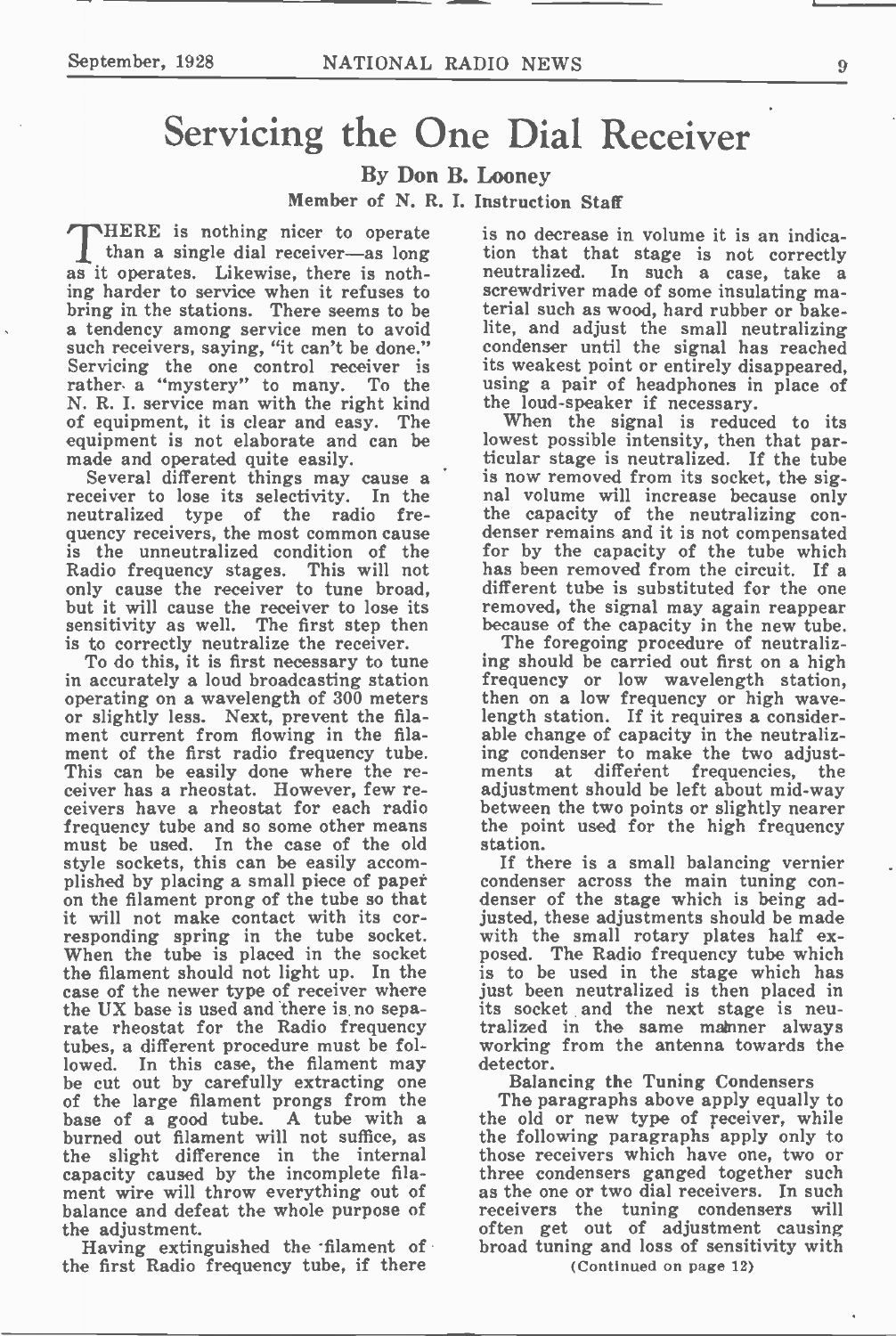

### Hints on Electrifying a Radio Receiver By J. A. Dowie, Chief Instructor

**FF YOU have a receiving set originally** designed for battery operation and if that set is functioning properly, it naturally is wise to hold on to it. However, in keeping up with the times, you may wish for the convenience and economy of socket power operation, in which case the following suggestions are in order.

The first step in socket power operation is the "B" eliminator. There are many types of "B" eliminators or "B" power units on the market which give satisfactory service.

As likely as not you already have a "B" eliminator, in which event you have solved at least half the problem of the electrified receiver. Fortunately, aside from the rectifier tube, which should be replaced at the end of's thousand hours' use or a year of typical Radio application, there is little to wear out in the properly designed and constructed "B" eliminator. With the "B" power requirements taken care of, the next is the C potential or grid biasing source. It is possible to obtain grid biasing effects by means of voltage drop through resist-ances in the different B circuits. In choosing a resistance for any particular purpose, it is necessary to determine the value required. For example, a resistance is to be used to supply C bias to a 171-A type tube. The plate current of the tube (which must flow through the resistance) is 20 milliamperes. The required C bias voltage is 40 volts. calculate the required value of the resistance, Ohms Law must be used.

voltage Resistance  $=$   $$ current (in amperes) 40 which equals  $\_\_=\_\_2$  2000 ohms. 0.020

If you do not wish to use a resistance to give the correct "C" bias, you can by means of a "C" battery obtain the correct bias for the tube. Often the latter method is preferable especially when the battery type receiver is being converted over into socket power operation.

#### Four Methods Available

Next and last we come to the operation of the tube filaments. Here we have four sources available each with its own particular advantages.

First, there is the regular storage battery with a trickle charge with an auto-This arrangement takes care of your "B" eliminator or trickle charger or both. When you turn your set on the trickle charger is off, the "B" eliminator is on. When you turn the set off the trickle charger is automatically turned on and the "B" eliminator off.

Secondly, there is the "A" eliminator, which converts the usual alternating current of the house lighting circuit into low voltage direct current for lighting the usual tube filaments. There are several "A" power units on the market. In conjunction with the "B" eliminator, use of the "A" eliminator in place of the storage battery provides the simplest electrification job.

Thirdly, there is the series filament method, in which all the tube filaments with the exception of the power tube are connected in series. This means rewiring the filament circuits of the receiver, and a skilled radio man should be capable of rewiring the usual receiver in a very short time. However, the series filament method calls for an extra large "B" power unit, employing a 350 milliampere rectifying tube in the case of the  $\frac{1}{4}$ ampere filament tubes. If the low current 99-type tubes are employed, the 125 mill, tube may be employed for supplying the increased current drain for the filaments. In rewiring for series filaments, there are just two main points to be observed, namely, the application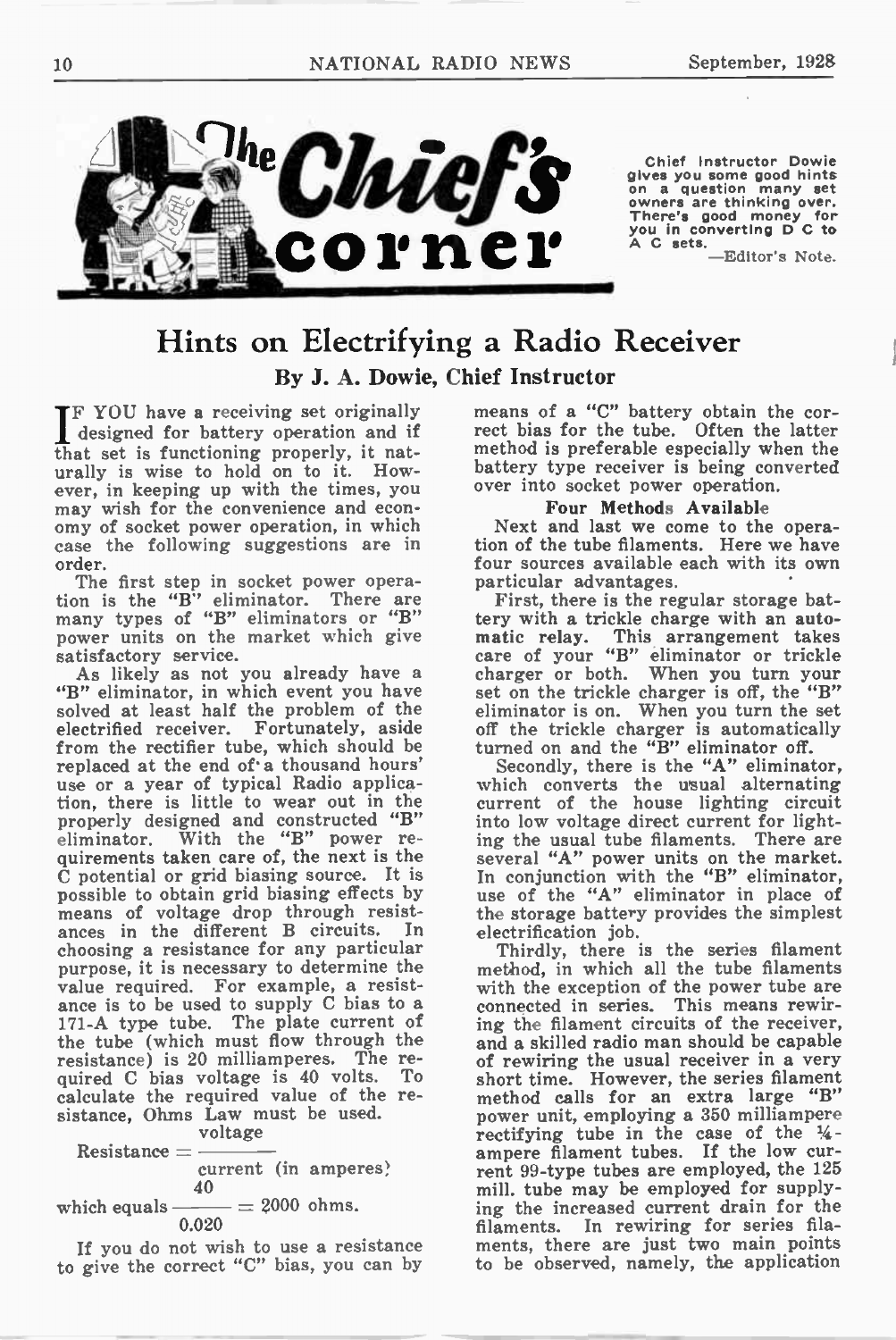ŧ Ÿ. of the proper voltages on filaments, plates and grids, and confining the radio frequency currents to their power circuits.

Fourthly, there is the A. C. tube which may be applied either by rewiring the receiver, or what is far simpler and usually preferable, substituting A. C. tubes for the usual battery tubes, without rewiring, by means of the harness or ready-made wiring cabled together with a suitable step-down transformer. The harness method provides excellent results and there is a harness available for practically any type of battery operated receiver.

#### B Unit Always Essential

It should be noted that irrespective of the method of conversion, a "B" power unit is essential. Therefore, the investment made in the "B" power unit is a lasting one. The only change to the "B" eliminator or "B" power unit is to plug it into the same source of lighting current as the filament supply and to provide a common switch which will turn the entire set on and off. It should be clearly understood that a receiving set operated with A. C. tubes does not do away with the "B" power unit. While A. C. tubes can and do operate on raw alternating current, stepped down to the required voltage, a source of plate current is still necessary, whether it is supplied by batteries or a B power unit. The self-contained electrified receiver<br>must include a "B" power unit.

Therefore, don't throw away your old "B" power unit. If it lacks sufficient voltage to operate the 171 power tube, try a more recent type of rectifier tube, which generally increases the output<br>voltage. And if you do not own a "B" power unit as yet, but wish to go on to socket power operation for your old set, don't hesitate to secure such a unit as the first step towards the electrified receiver as it will remain a sound radio investment.

#### How A C Tubes Obtain Their "C" Bias

A C tubes obtain their "C" bias by using the voltage drop across a resistance placed in series with the negative line of the filament transformer, which goes to the negative side of the "B" supply line. For example, suppose a resistor is to be used to supply "C" bias to a 171 tube, which is generally used in an A. C. receiver in the last stage of audio frequency amplification. The plate

current of the tube which must flow through the resistor is 20 milliammeters. The required "C" voltage is 40 volts. To calculate required value of resistance we use ohms law which is: resistance equals voltage divided by current and amperage—therefore, 40 devided by .020 equals 2000 ohms, so 2000 ohms inserted in series with the grid lead will give a negative "C" bias of 40 volts, due to the voltage drop in the resistance.

#### Concerts Broadcast For School Children

HE value of Radio as a means of giving instruction to large numbers of school children will be tested this fall when 24 weekly musical concerts will be broadcasted over a large hook-up of 28 stations and received in the school rooms of thousands of schools throughout the country.

Walter Damrosch, noted musical leader, will conduct these weekly concerts which will be broadcast at 11 a. m. and the first one will go on the air on October 26th. The success of this new departure will have far reaching consequences. It will develop appreciation of the best music among young Americans and mark the beginning of a new era in instruction methods.

Salesman (pet shop): "Madam—may I show you our line of Pedigreed Poodles ?"

Madam: "No, I wish to see one of those DX HOUNDS I've been reading about."

#### Utilizing The Squeal

A number of young lads were seen standing in a row performing various stunts. First, they all sang a verse together; then one recited a piece, followed by yet another playing on an old mouth organ.

"What are you youngsters doing ?" inquired a passerby.

"We're playing Radio," explained the leader.

Just then a lad who had taken no part doubled over with a series of groans and cries.

"What is the matter with him ?" asked the man.

"Oh, he's got the stomach ache and we're using him for static," was the reply.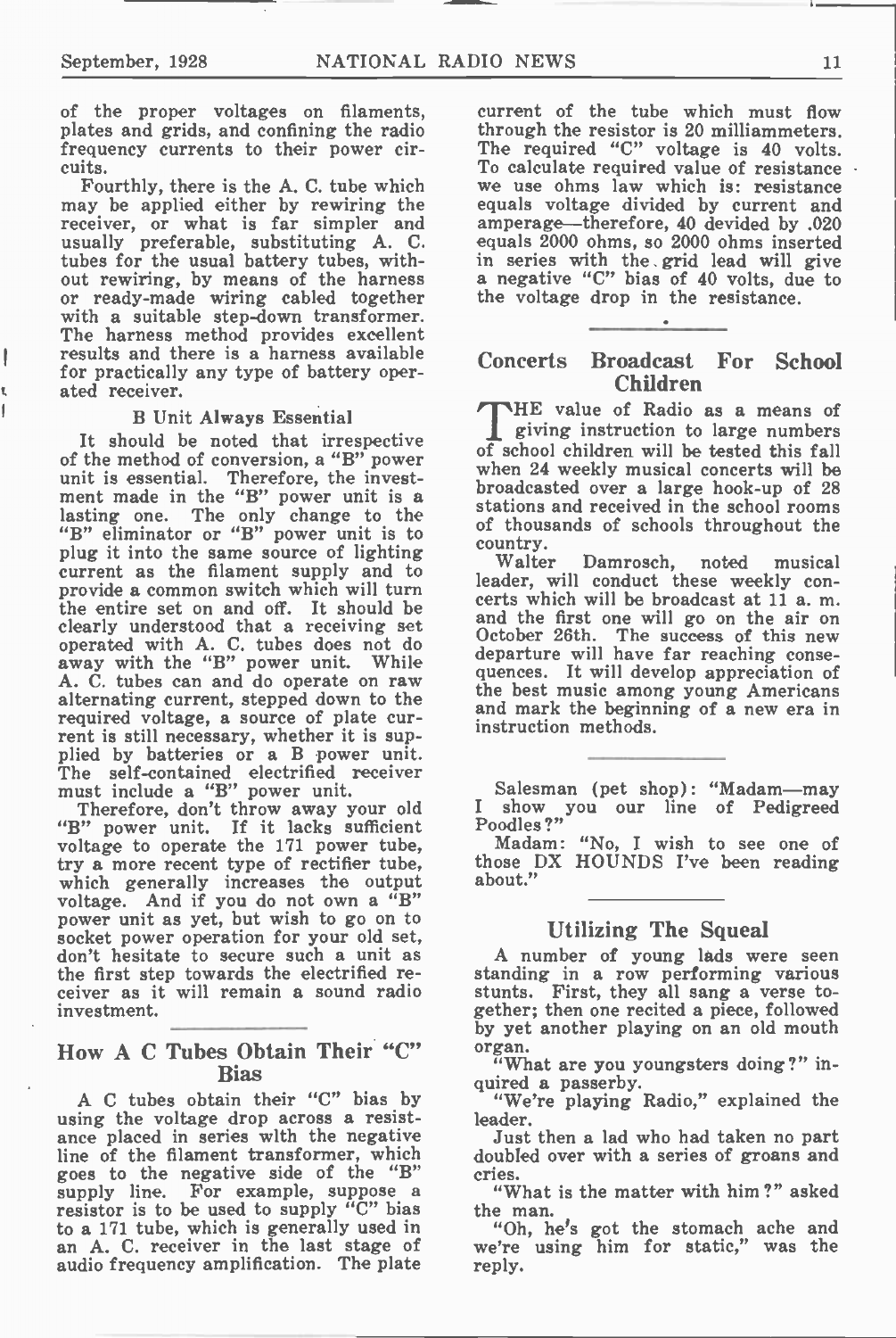#### Servicing The One Dial Receiver

#### (Continued from page 9)

the result that only the loud local stations will be received. Many service men attempt to make satisfactory adjustments of the condensers by using a loud broadcast signal, but this method will give poor results. The only emclent method of accurately ganging the con-densers is by the use of a modulated oscillator located near the set to be balanced. When properly constructed, this will give a very sharp signal, adequately suited for such work.



Fig. 1 gives a wiring diagram of a modulated oscillator which is easily and cheaply constructed. The size of the coil and variable condenser should be such that the entire broadcast wavelength band will be covered by the oscillator. If a .0005 mfd. condenser is used, then the coil should consist of 50 turns of No. 22 DCC wire wound on a 3-inch form and tapped in the center. The Radio frequency feed line which is mentioned in the following paragraphs may be connected from one of the terminals of the variable condenser.

An incorrectly balanced receiver is usually denoted by one of the small balancing condensers (often called trimmers, compensating or vernier condensers) showing a resonance point at the extreme end of the scale or else having no effect at all on the tuning. If the former condition exists, loosen the coupling mechanism of the particular condenser to be adjusted and slip in whatever direction necessary. A definite position will be noted where the coupling mechanism should be again tightened. This should all be done with the rotary plates of the balancing condenser half out. By using this plan, a leeway it provided on each side of the point of resonance, which will take care of the tuning characteristics of the coil. In many receivers no balancing or trimmer condensers are used, in which case it will be necessary to adjust each individual

tuning condenser, after loosening the coupling mechanism, to resonance and then tightening the coupling apparatus.

In tuning the individual Radio frequency amplifier stages, the oscillator should be set at any desired frequency and placed ten to twenty feet from the receiver. Loop the Radio frequency feed line from the oscillator once around the tuning coil in the last Radio stage, that is, the one preceding the detector. Tune in the signal with the regeneration control, if there is any, set a minimum. Mark the dial or make a notation of the exact position in which the sound is the loudest.

Next, loop the wire around the Radio frequency transformer in the stage preceding the detector and again tune in the signal. It may be weak, but upon adjusting the condenser of this stage back and forth maximum loudness may be secured. The coupling mechanism of this unit should then be tightened. It is important that the balancing condenser be turned half way out.

The above is then repeated for as many stages as the set may have. The point of resonance for each stage should coincide with the first dial setting. In other words, the signal should be received loudest when all the condensers are in exact resonance, at which time the balancing condensers should also show a resonance peak at approximately the same point on their scales. To get the set finally balanced accurately, the balancing condensers may need to be varied slightly one way or the other.

If the signal from a loud broadcast station is used, it is quite probable that the first balancing condenser will tune way off from where it should, due to the broad wave being received. In such a case, the operator will find that the set will have no sensitivity when he tries to tune in distant stations.

After balancing the receiver, the set should be again checked to see if it is correctly neutralized as balancing the set may destroy the neutralization.

#### IT SOUNDED LIKE DX

Doctor: "Have you ever had Corysa?" Radio Ham: "No, but I've worked Australia lots of times."

#### HE TUNED IN CUBA INSTEAD

Teacher (to geography class): "What was Columbus trying to find in 1492?"

Bright Pupil: "A short wave hook-up to get India."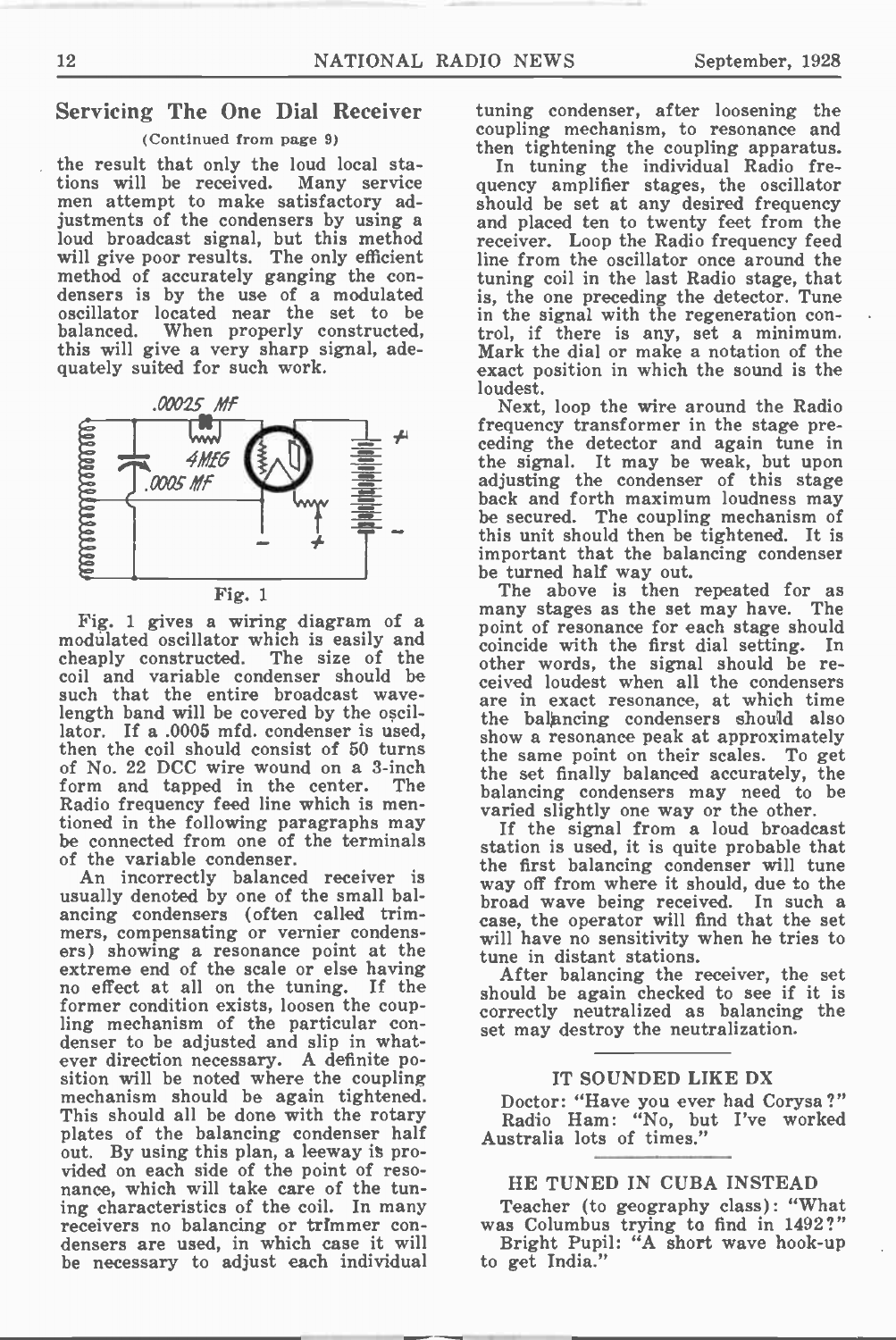

731 Charles St., St. Paul, Minnesota.

Dear Mr. Smith:

When you learn all that I have been doing lately with the money earned in



Radio you will see how I have put my spare time to good use in Radio work. Radio earnings have paid one-half the balance and interest on our home, bought a good highgrade piano and ic lessons for<br>I also have a

•

three of the children. good saving account started and over one thousand dollars out on loan at interest. I also have over \$350 out on monthly payments on Radio service, repairs on sets, and am making 25% commission on several commercial sets that I sell for a Department store. More than that—I have just recently bought a new Buick and paid cash for it.

Mr. Smith, my knowledge of this subject gained through your course could not be bought, providing that were possible, for one hundred times the price that I paid for the course. Besides the good money Radio has enabled me to make, I get considerable amusement during some of the service calls I make in meeting many different people and listening to some of their conversations about this and that fellow or company or service man "who was here and fixed our Radio last time" and what they were charged later only to find on inspection that very little work was done, etc., etc. It surely is interesting to say the least.

So I certainly want to thank you for the fine help and cooperation you have given me.

Sincerely yours,

GEORGE C. MEDVED.

## Are You Practicing Them ?

What qualities do big Radio executives look for when picking Radio men? Do you have them?<br>Every serious- $E$  very minded Radio man c'onsiders these questions at some time in his Radio career. It is well to stop and take stock like this—to have the clear understanding of what one must be and be able to do to succeed.



For many years I have been in contact with big Radio executives who employ Radio men and these are some of the qualities they say a man must have to succeed in Radio.

First, one must have personal integrity and character. No man reaches the big jobs without these qualities. There is a high standard of ethics in the Radio profession and the man who does not measure up to it—the man who has no personal responsibility or reliability cannot expect to reach the top in Radio or any other profession. Character commands the respect and confidence of others.

Next, one must exercise extreme care in doing any kind of Radio work. If a job. is worth doing at all it is worth doing right, and one cannot be too careful and exact in giving attention to every detail—these little things lead on to the

Next, in order to succeed, one must have a<br>Next, in order to succeed, one must have a<br>well planned, organized program to follow.<br>A "hit and miss" slipshod method of doing<br>things gets one nowhere, but steady, con-<br>sistent a the determination and stick-to-it-iveness to forge right ahead—that kind of fellow is going to succeed in Radio.

So there is nothing magnetal or mysterious<br>about success—it comes easily and naturally<br>when a man is willing to dig right in and see<br>what it takes to get it and then refuses to<br>"let up" until he wins. That spirit and<br>deter I to big jobs in Radio and it will do the same for you. The true N. R. L man keeps going until he wins.

E. R. HAAS, Director.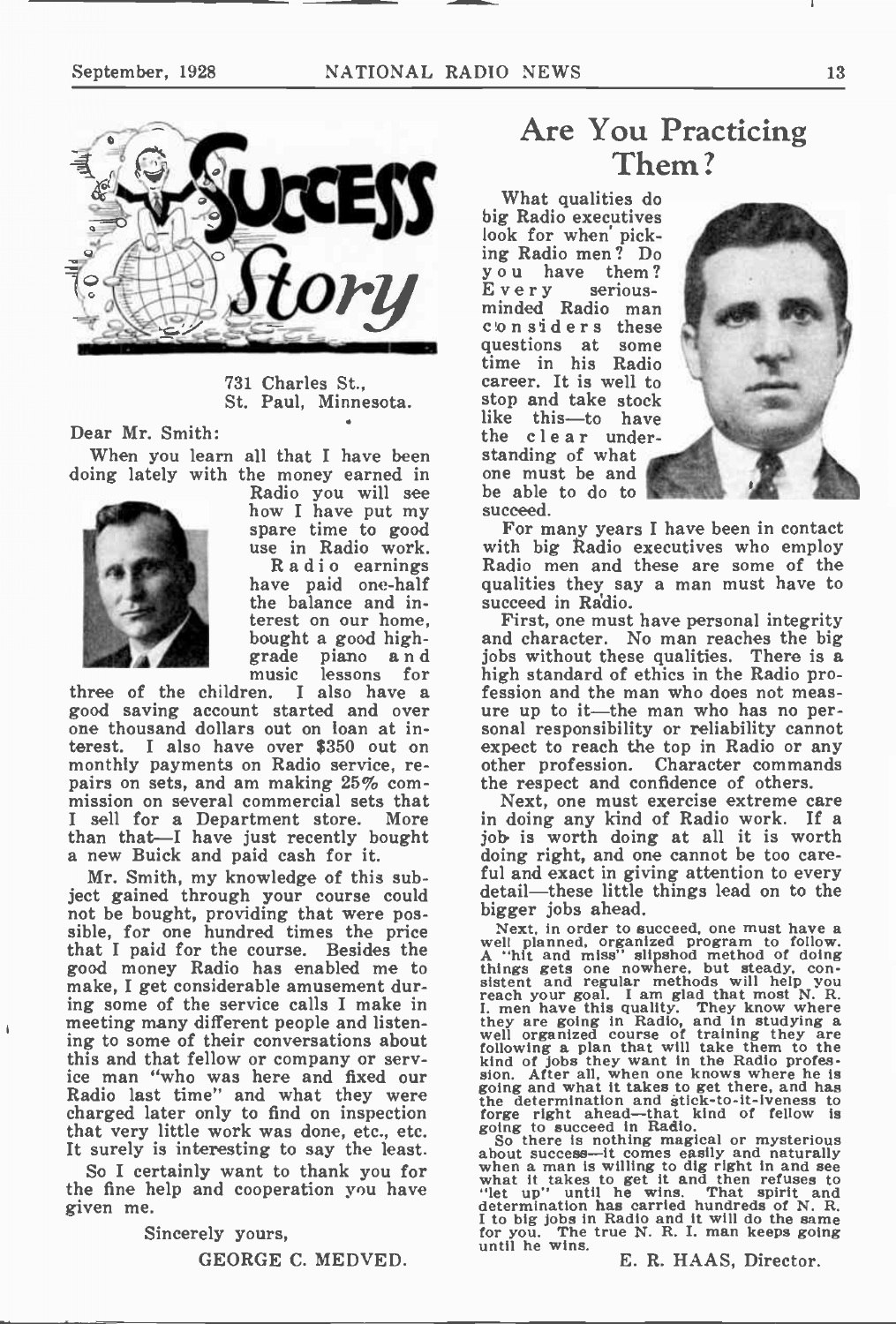

View of Main Operating Room, WENR, Chicago. Along the right wall are the high-power Radio<br>frequency amplifiers, and the modulators, equipped with 20 Kilowatt water-cooled tubes. On the<br>left are the power supply panel, an

## Some Facts About WENR — Largest Broadcasting Station in West

By E. H. Gager

Chief Engineer of the Great Lakes Broadcasting Co.

ITH the completion of a new 50 kilowatt transmitting station near Chicago, radio station WENR-WBCN of the Great Lakes Broadcasting Company now ranks as the most modern and one of the most powerful radio broadcasting stations in the world.

The new equipment is now in daily operation at reduced power, and it is hoped that negotiations with the Government will soon be completed, allowing use of the full 50-kilowatt capacity. Experimental work with the high-power equipment, conducted during the early morning hours under a special license, indicates that WENR will be heard over the entire country and in many neighboring foreign countries with unusual volume.

The new station is located on a 40 acre plot of land four miles south of Downers Grove, Illinois. The geographical location is such, that signals from this station will reach the north and south sides of Chicago with approximately equal intensities, so that satisfactory reception .may be had by all receivers in Chicago day and night, both summer and winter.

In order to determine the best location, a 1000-watt portable transmitter was installed in a test location. A set of instruments was mounted in a truck and moved about from point to point in the city in order to determine which location of the transmitter produced the most uniform reception throughout the city.

The transmitter building, erected in the center of the property, facing Downers Grove-Lemont road, is a two-story brick structure of attractive design, 65 feet in width, and 55 feet in depth. The main part of the building consists of a power room, 35 feet by 65 feet, on the main floor and an operating room of the same size on the second floor. Rooms are provided on the second floor for an Engineer's office, control room, dormitory, dinette, locker room, and toilet facilities. On the main floor are the battery room, shop, pump room, tube vault and boiler room.

The antenna towers are each 300 feet high and are located 700 feet apart. These towers, which can be seen for several miles around, will be provided with beacon lights as a warning to aviators. The counterpoise or ground sys-tem consists of a series of bare copper wires buried in the ground and extending radially out from the station for 300 feet.

Power for the station will be supplied by two outdoor substations located at the southwest and southeast corners of<br>the property. These substations are These substations are connected with the Public Service Com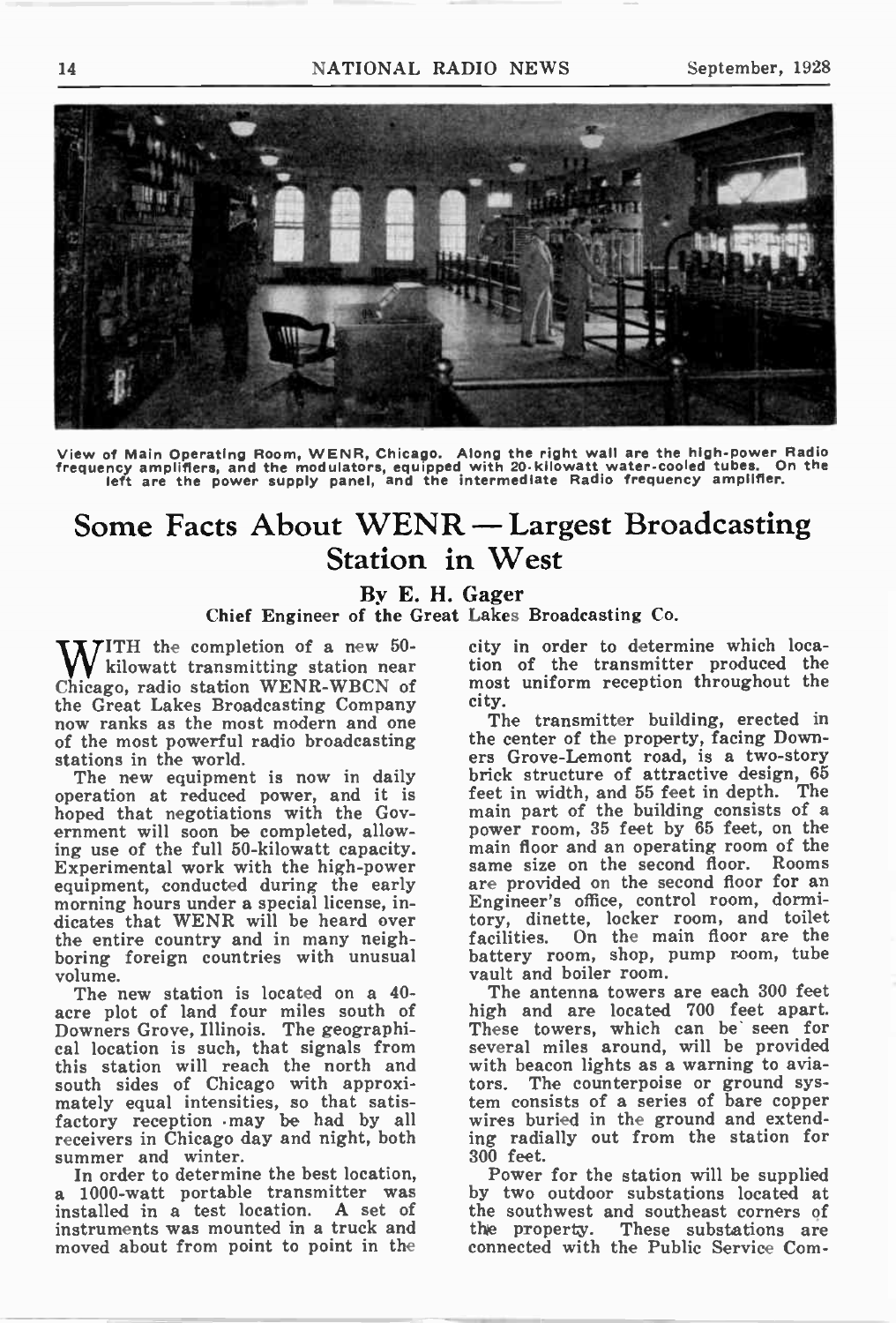pany system by 33,000 volt transmission lines. Each substation consists of a bank of 450 kv-a transformers, which transform the energy from 33,000 volts to 2300 volts. Underground cables conduct this 2300-volt energy to the transmitter building, a distance of about 900 feet.

Four pairs of wires connect the studios in the Straus Building to the transmitter station. These are special highgrade lines supplied by the Illinois Bell Telephone Company. Two of them will follow the Ogden avenue route to Downers Grove, thence south on Main Street<br>to the transmitter building. The other to the transmitter building. two pair will follow what is known as the Chicago-Omaha route, along Joliet road. This provision of two pairs of wires by two different routes will provide a dependable connection with the studio under practically all conditions.

The studios are located in the Straus Building where the entire 23rd floor has been remodeled for their use. A new control room is being installed and complete new amplifying equipment will be provided. A new type of microphone known as the condenser microphone will be used in all the studios. This type is far superior to the carbon microphone, which is in general use in broadcasting stations at the present time.

Below: The new power room which furnishes power for Station WENR.

#### wide Publicity Given Radio-Trician" Is Valuable To N. R. I. Men

OME very valuable publicity has been given to the name "Radio-Trician" recently by articles appearing in a num-<br>ber of magazines and newspapers ber of magazines throughout the country.

N. R. I. students and graduates and many friends of the National Radio Institute are aware of the fact that the word "Radio-Trician" was coined and copyrighted by the National Radio Institute some years ago and can properly be applied to N. R. I. students and graduates only. This fact has also been brought before the attention of the public in a number of ways, and the most recent publicity has again brought the name of the N. R. I. Radio man before the public in a most favorable manner.

The N. R. I. Staff has been extremely gratified by this publicity and the value it has for every student and graduate, for it will serve to introduce the N. R. I. man to the Radio public and stamp him as one properly trained and qualified to do high grade radio work.

Mr. Ding: I haven't seen your wife lately.

Mr. Dong: No, she's looking for an apartment to match our new radio outfit.

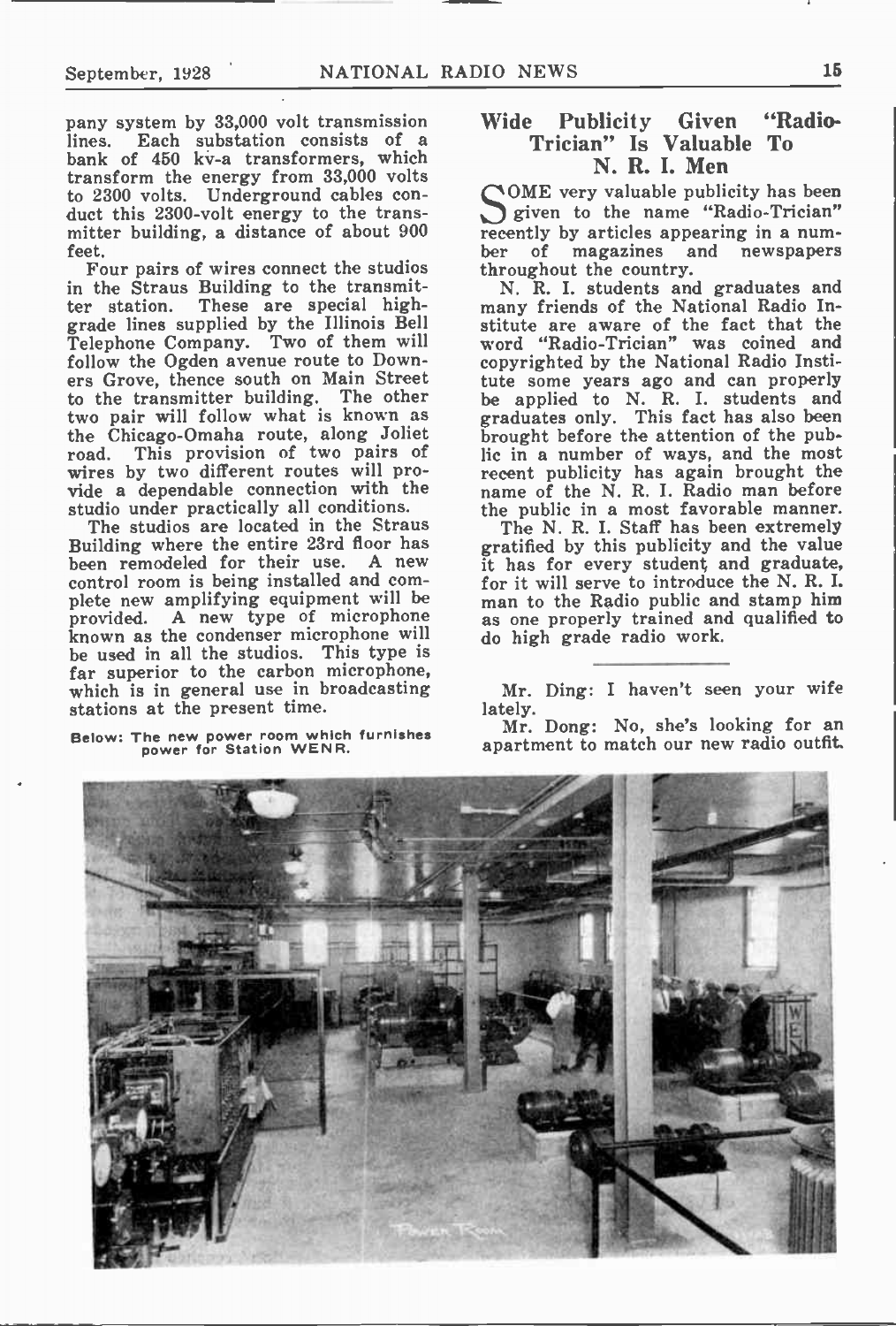This is the new transmitting ap-<br>paratus at the Firestone Plant in<br>Akron used to keep the Plant in<br>those touch with the company's<br>huge rubber plantations in Africa,<br>it was specially designed and made<br>in the Firestone Labor

## Akron to Africa Service a Success



Recent Firestone Achievement Points Way to Big Developments—New Field For Trained Radio Men Opened By Adoption of Beam System By Industry

#### By C. M. Young

JET of escaping steam near at hand may cause more trouble in transmitting a radio message across far seas than all the complications of the ether. That fact has been well demonstrated after three months' operation of the new radio station erected on the roof of the Firestone Tire & Rubber Company in Akron, Ohio, connecting with another station on the company's rubber plantations in the republic of Liberia, 4,600 miles away.

The two stations operate on short waves. Both transmitting and receiving equipment was developed and built in the company's own laboratories under the direction of R. W. Brown, who used to be a radio amateur before he became an engineer. This equipment is unique in many ways and undergoing constant changes to meet the conditions that develop daily. Before the two stations introduced regular service across the Atlantic there were few standards available to Firestone engineers by which they could judge equipment and operation. It was an uncharted field; one that has slowly yielded knowledge of its special requirements.

Early in his experiments Mr. Brown discovered that power leaks, escaping steam and similar disturbances, inside the plant or nearby, could cause about as much trouble as an African hurricane. The plant stands alongside a railroad yard and the noises of moving trains were not the least source of difficulty. But, worst of all, was the tooting switch engine that came about the time Liberia had the "line" in working order.

Within the plant a complicated mechanical system is in operation many hours a day. And every piece of ma-

chinery sends forth its own peculiar vibrations to complicate the radio man's task of "keeping the line open" to the rubber plantations far overseas. But in three months of operation communication has been maintained practically all the time.

Liberia lies in tropical Africa, four to eight degrees above the equator, subject to intensive atmospheric disturbances that interfere greatly with radio reception. It was necessary in the beginning to try out a large number of wave lengths, and making these tests and collecting this information was a slow, laborious job.

After a period of experiment covering several months the transmitters were completed and assembled. This experimental work was conducted entirely in the Akron laboratories as there were no facilities on the rubber plantations. Then the laboratory staff enclosed one of the transmitters in a water-tight, sheetmetal case, put this into a packing case, and shipped the whole to Liberia.

There it was necessary to provide equipment and power for operation and maintenance of the transmitter, a somewhat difficult matter, considering that the plantations were jungle land a little more than a year ago, and Liberia itself is a primitive country. The transmitting station stands near the Du River and part of the company's development program includes a modern power plant, recently installed, supplying light, power and refrigeration in the midst of the primitive. Current from this plant is used to charge a bank of batteries that furnish power to operate the transmitter.

When the "station" reached Africa, in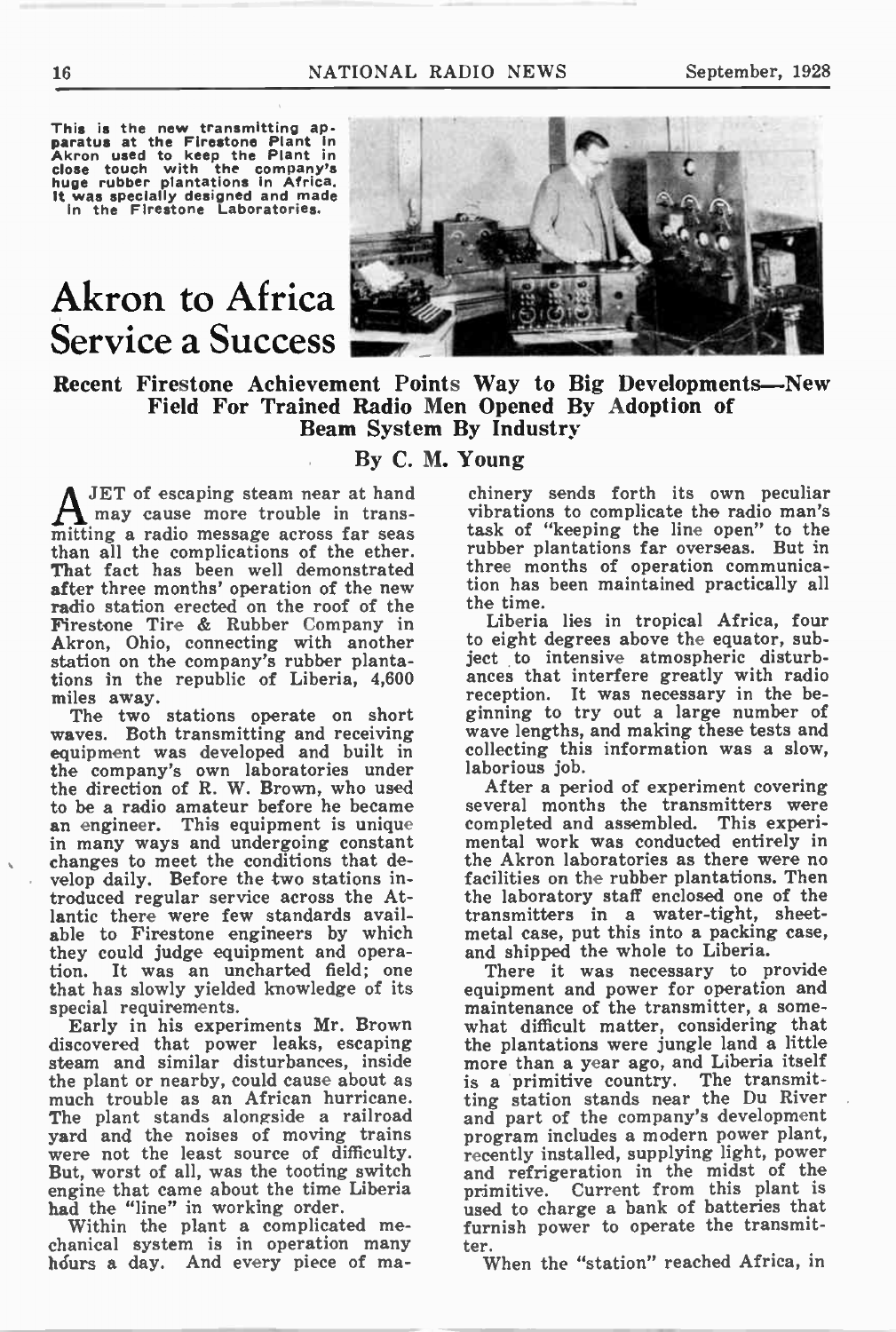a big assemblage of packing cases, it was landed at Monrovia, the capital city, named for our own President Monroe. River craft propelled by the arms of natives transported it up the Du River to the largest of the Firestone plantations. Today the land that was jungle a little while ago is a vast clearing, free of trees, and partly planted with rubber seedlings that will bear the precious latex for tires five years from the day they were planted.

Fifteen thousand natives are employed in clearing the jungle, preparing the ground and planting the trees. For 1927 the record was 15,000 acres, or three million trees, and this year the number will be larger. When Mr. and Mrs. Harvey S. Firestone, Jr., arrived in Liberia recently on an inspection trip they traveled in a modern American motor car over excellent roads, traversing a stretch of country without any better means of travel than a native trail when the plantation was laid out. Another plantation, slightly smaller, is being developed on the CavaIla River, 250 miles distant, and this soon will be in communication with the Du plantation by means of the radio telephone, bringing both centers into direct contact with each other and general headquarters in Akron.

Such is the country where radio has brought its civilizing touch. Never has this magical means of communication met a severer trial. To establish communication from the equator to a northern city like Akron was an undertaking of the first order. The Akron transmitter operates at present on a wavelength of 43.5 meters and the Liberian transmitter on 29.6 meters. Because of high humidity and temperature on the African end, the usual receiving equipment has been largely altered to meet the unusual conditions. For instance, receiver parts are enclosed in glass jars and the jars<br>filled with sealing compound. Static filled with sealing compound. and other atmospheric conditions cause serious interference on frequencies' as high as 10,000 k.c. Yet these many variations have been met for the most part by means of available short wave receiving instruments.

It was found that a single-wire vertical aerial, seventy-one feet long, with a horizontal counterpoise of equal length, proved to be the best antenna equipment. Then the type of transmitter became a matter for extensive investigation. Satisfactory results had been obtained by

### Government Needs Radio Operators for Airways and Light House Units

UCH interest in Radio circles foll lowed the Civil Service Commission's recent announcement of examinations for Radio Operators to man the beacons along the various airways of the country.

The light house unit also offers work to Radio operators in one of the oldest and most romantic of all Government services. The duties of the Radio operator in this service are similar to those of ship operator—interesting work that will keep him on his toes. Food and quarters are provided in this service and the nice salary that the operator draws is velvet—he can save practically the entire amount.

In addition to these advantages the light ship Radio Operator is allowed from 108 to 120 days annual shore leave every year at full salary.

The need of trained Radio operators for the Airway beacons is right in line with the development of Government and Commercial Aviation and the demand made upon the Radio Industry for trained men to fill these new positions that are being opened up.

While the strict field of private and commercial aviation offers positions to radio trained and experienced men in a number of capacities, the demand by the Governmental service is also making itself felt, and it is generally predicted that this next year will find a larger number of trained Radio men enjoying the privileges, permanency and good pay on Uncle Sam's payroll. Any student interested in Civil Service positions may send for detailed information regarding examinations, qualifications, etc., from the U. S. Civil Service Commission, Washington, D. C.

#### Radio Plays Big Part in Presidential Campaign

THE important place that Radio will play in the coming Presidential campaign is indicated by the big Radio hookups that have already been made to carry important political events.

Millions of people all over the country got their first intimate glimpse of a political convention when more than 68 stations broadcast the Republican Convention proceedings at Kansas City and

(Continued on page 18)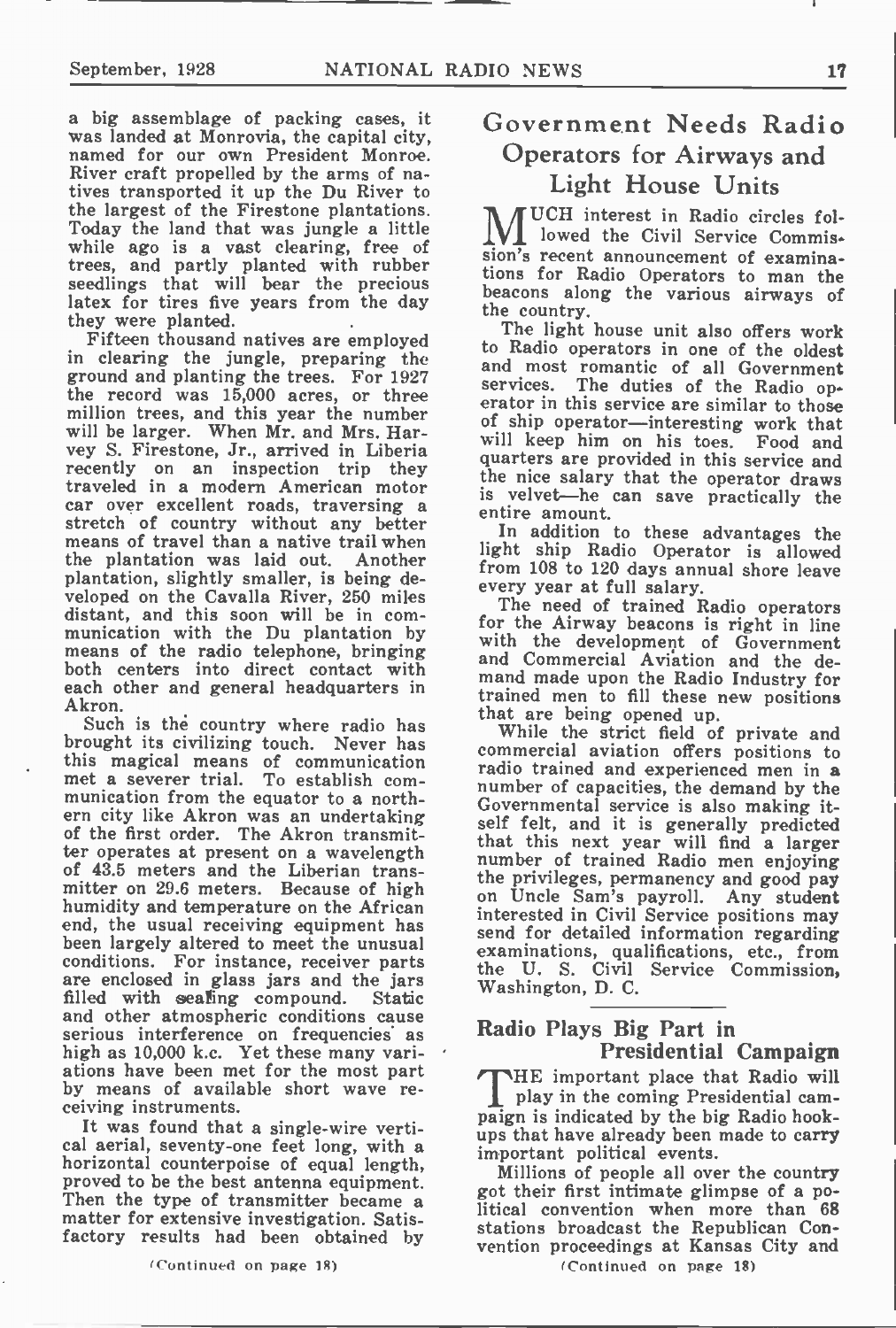#### Akron to Africa Service a Success

#### (Continued from page 17)

amateurs with every known type of circuit, having as low as one watt of power. But early experiments eliminated the common types of simply circuits as unreliable. In the end it was decided that a circuit using a recently developed tube as a master oscillator, and two of the same tubes as a power amplifier, would give the best average service. This combination has proved workable and dependable.

Other important considerations included complete shielding of each stage and proper neutralization of the amplifier. Extreme care has been necessary to keep losses down to the minimum. By close attention to these matters the laboratories gradually produced a sharp, narrow wave, imposing the smallest tax<br>on the radio spectrum. The type of on the radio spectrum. transmitter decided upon is suitable for crystal control, to be applied as soon as the wavelength has been definitely fixed. Crystal control and thermostatic temperature control offer further possibilities in improving frequency stability.

This latest development of the shortwave service that is now belting the world may be attributed in large part to amateur experimenters, in the opinion of Mr. Brown.

"We must give credit to the radio experimenter, working in his wood shed, or bending over his task in an attic," he said. "Without that experimenter short wave radio would not have reached its present stage of development. The radio amateur has led in supplementing the big stations operating on high waves.

"I believe that our Liberian service will be the equal of any in a short time. We are having difficulties, but no greater than those of the ordinary station, I imagine. And I am particularly pleased with the way we have found solutions for each new problem. Our tests certainly show the possibilities of short wave transmission; something but little understood in its full importance."

It is planned to carry on further experimental work to perfect the apparatus now in service, the principal reason for this experimental work being the perfection of the transmitters in such manner that the minimum of interference will result. To accomplish this, the transmitters must be made to maintain their frequency to a very high order of accurcay. Developments under way offer great promise in this respect and it is quite probable that the benefits of radio will be extended along broad lines within the next few years.

E. F. Rigby is at the Akron key of the Firestone service and J. C. Harrower and W. E. Kennedy operate from the Du River. All are experienced men.

Such is the modern way of American business in conducting a tropical de-velopment thousands of miles away running a rubber empire across the world as easily as a department on the next floor.

Rear view of the short-wave beam trans. mitter used in the Akron to Africa service.



#### Radio Plays Big Part in Presidential Campaign

#### (Continued from page 17)

about the same number broadcast the Democratic proceedings at Houston.

Then followed the giant hook-ups to carry the notification ceremonies of the candidates. Over 100 broadcast stations including two short-wave transmitters carried Mr. Hoover's acceptance speech around the world, and it is estimated that it was heard by more than 30,000,- 000 people in the United States alone. Another giant "hook-up" carried the acceptance speech of Gov. Smith to an incredibly large number of Radio listeners.

Both presidential nominees are "at home" before the microphone and during the next two months they will use the Radio to a large extent in making their appeals to the American voter.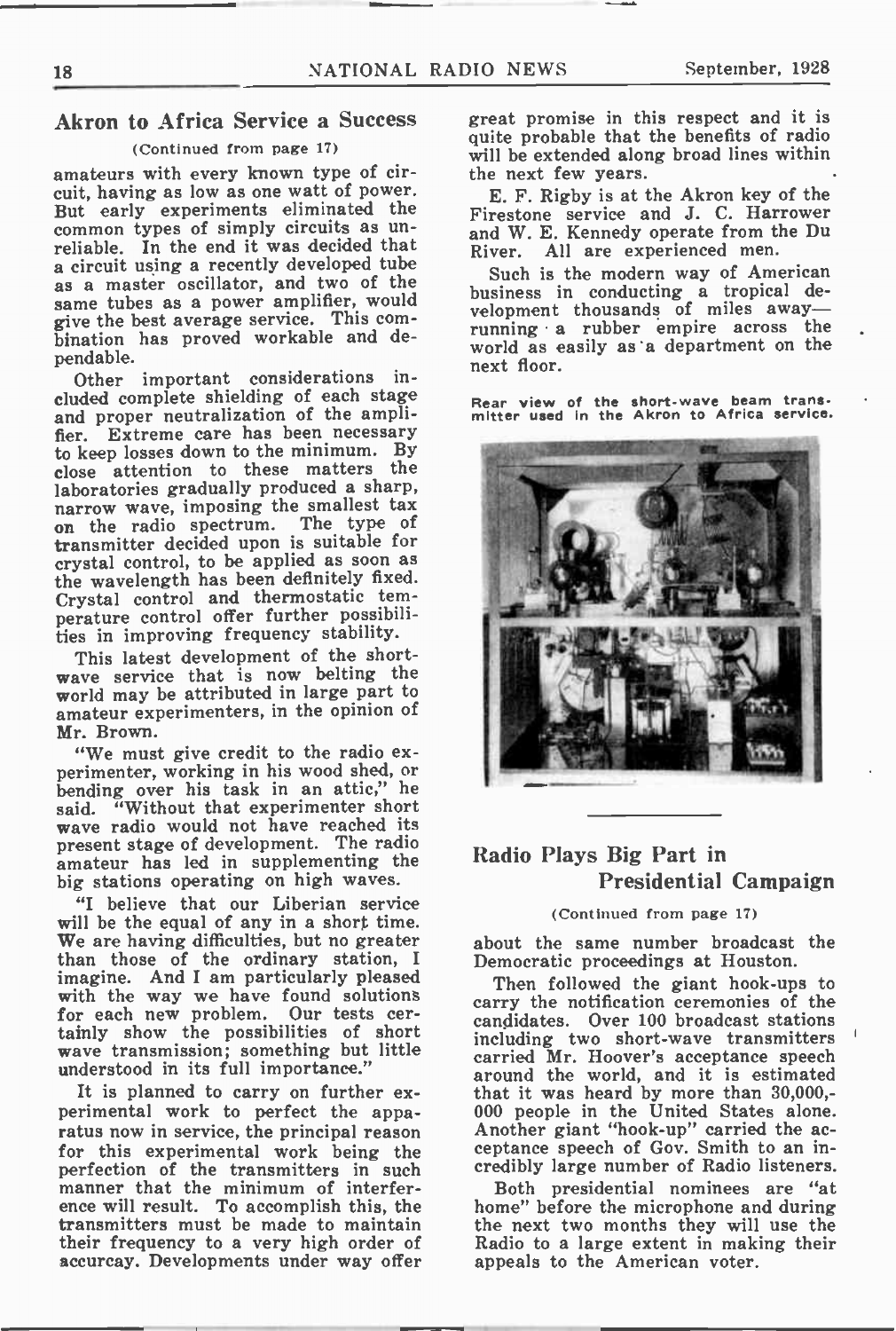#### A New Field For Radio— Geophysical Prospecting

#### (Continued from page 8)

these exploring parties survey the area in which the dome may be hiding.

Not all salt domes have oil located around them in sufficient quantities to warrant production. However, a fairly large percentage of domes do. This percentage is so high that the owner of leases in the territory occupied by a salt dome usually considers that these leases possess a potential value of at least a million dollars. Should the first well sunk indicate the presence of oil in producable quantities, then the valuation of these same leases is likely to rise to anywheres from fifteen to twenty-five million dollars. Some idea of the po-tential value of geophysical exploration of this type may be gained from a statement made by a man closely associated with this work to the effect that oil producing fields worth at least one hundred million dollars have been located by the method just described during the past few years.

As has been stated above, there are other methods under study which show promise of proving of great value as means for locating petroleum bearing geological structures. These methods also hold great promise as means for locating other mineral substances such as iron, copper, etc. However, most of them are still in the experimental state

and but little information concerning the details is as yet available. It is exceedingly interesting to note the very important part which Radio is playing in connection with all of these methods. In fact. Radio is so essential that without its aid geophysical exploration as it exists today would be impossible. The Radio engineer may well take pride in the part which his science is playing in this industrial activity so essential to modern civilized life.



Above: View of a re-ceiver to catch broad-cast sight waves. The receiving disk, motor receiving disk, motor<br>and neon lamp are easily<br>recognized above. recognized above.<br>
ter of only a short time<br>
ter of only a short time<br>
until Television receiv-<br>
ers will he as easily<br>
obtained as sound receivers are now.

Below: Here's the new Television Transmitter eecently installed in Sta-tion WRNY now broadcasting daily programs. WRNY is the first station to broadcast regu-lar Television programs and keen interest is be-<br>ing aroused by them. ing aroused by them. Here's a big field for

trained men.